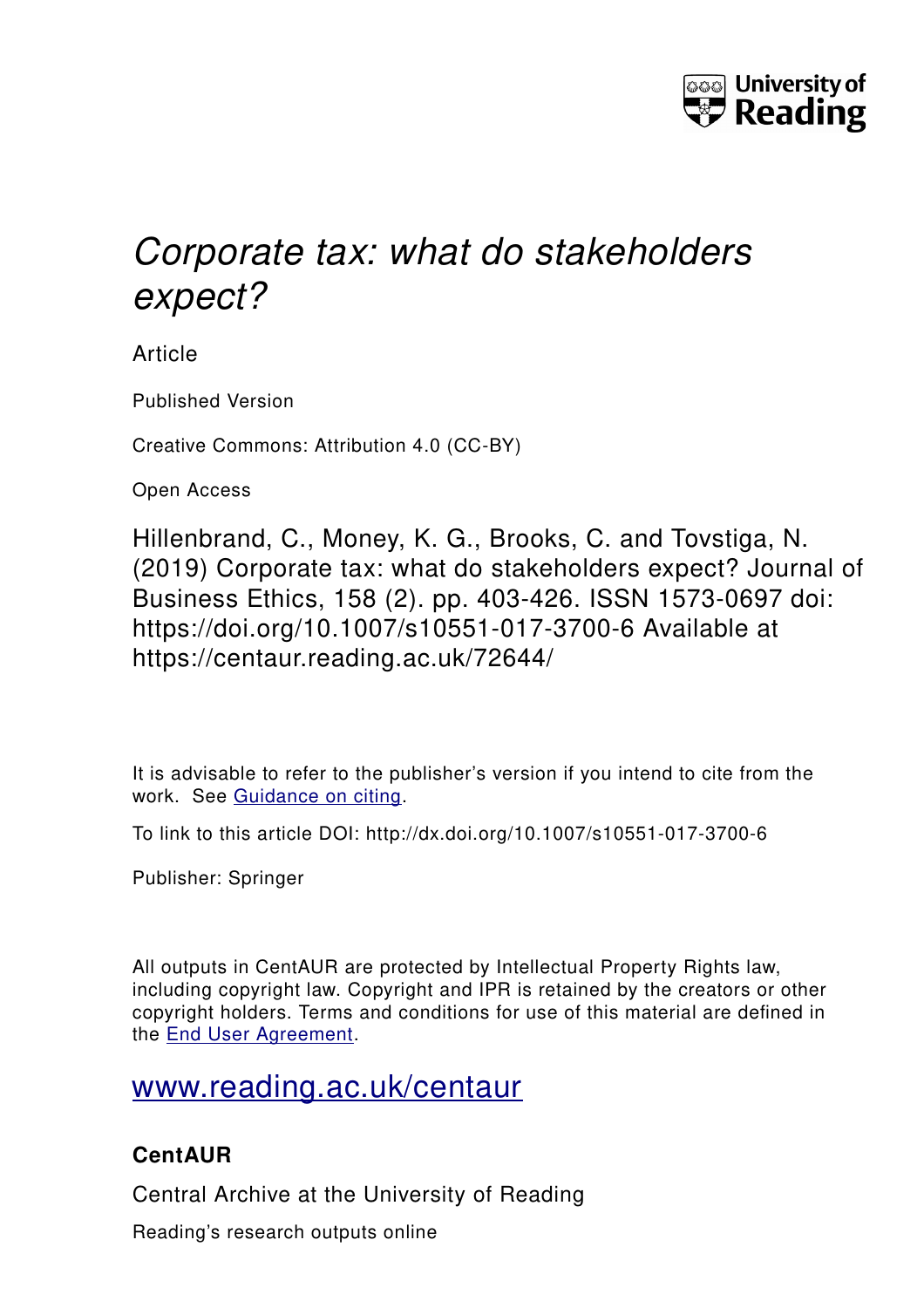ORIGINAL PAPER



## Corporate Tax: What Do Stakeholders Expect?

Carola Hillenbrand<sup>1</sup> • Kevin Guy Money<sup>1</sup> • Chris Brooks<sup>2</sup> • Nicole Tovstiga<sup>3</sup>

Received: 23 May 2016 / Accepted: 18 September 2017 © The Author(s) 2017. This article is an open access publication

Abstract Motivated by the ongoing controversy surrounding corporate tax, this article presents a study that explores stakeholder expectations of corporate tax in the context of UK business. We conduct a qualitative analysis of in-depth interviews with representatives of community groups (NGOs/think tanks and special interest groups), as well as interviews with those representing business groups (business leaders and industry representatives). We then identify eight themes that together describe ''what'' companies need to do, ''how'' they need to do it, and ''why'' they need to do it, if they wish to appeal to a wide group of interested parties. We discuss our findings based on the corporate social responsibility literature and propose novel ways for community groups and business groups to connect on the topic of corporate tax, suggesting opportunities and

 $\boxtimes$  Kevin Guy Money Kevin.Money@henley.reading.ac.uk

> Carola Hillenbrand Carola.Hillenbrand@henley.reading.ac.uk

Chris Brooks c.brooks@icmacentre.ac.uk

Nicole Tovstiga n.tovstiga@gmail.com

- <sup>1</sup> The John Madejski Centre for Reputation, Henley Business School, University of Reading, Greenlands Campus, Henley-on-Thames, Oxon RG9 3AU, UK
- <sup>2</sup> ICMA Centre (International Capital Market Association Centre), University of Reading, Whiteknights Campus, Reading RG6 6BA, UK
- <sup>3</sup> SOAS (School of Oriental and African Studies), Social Anthropology Department, University of London, Thornhaugh Street, Russell Square, London WC1H OXG, UK

themes for dialogue and potential steps to co-create solutions in a stakeholder society.

Keywords Business leaders - Consumers - Corporate social responsibility · Corporate tax · NGOs · Stakeholders

#### Introduction

There has been much discussion in recent years in the UK regarding companies allegedly avoiding paying tax. A number of high-profile cases involving multi-nationals such as Amazon, Starbucks, and Google have triggered a debate on what constitutes an acceptable level of corporate tax payment. However, despite much recent rhetoric on corporate misbehavior, little is known to date about what different stakeholders really expect when it comes to corporate tax approaches other than what is reported in the popular press (Christensen et al. [2015](#page-22-0); Kleinbard [2013\)](#page-23-0).

Arguably, all sides are losing out in the war of words over corporate tax currently being led by the media. From the ''big business'' perspective, the burden of dealing with tax risk and controversy is growing and more than half of firms recently surveyed by the auditors Ernst and Young (EY [2014](#page-22-0)) have increased their tax function. However, one may question whether increased tax functions in firms aim to increase compliance or avoidance of adherence to existing rules (Zyglidopoulos [2016](#page-24-0)). Some firms argue that the more general anti-corporate sentiment engendered by the debate may damage the business case for locating in the UK. As such, the narrative iterated within business groups is often one of compliance and competition (Hasseldine and Morris [2013](#page-23-0)). From the ''society'' perspective, frustration is said to be mounting among British people that business seems to be getting away with paying small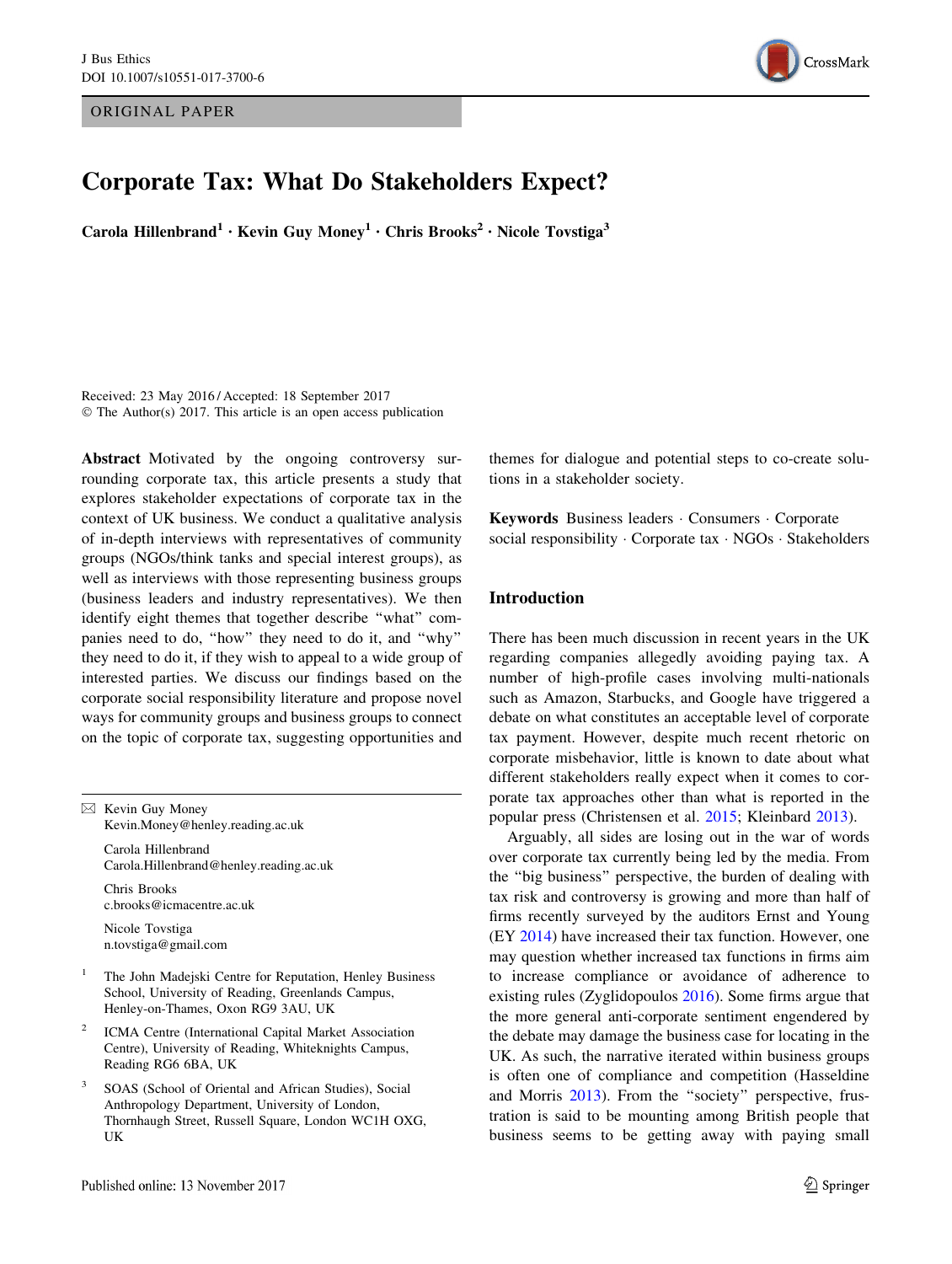contributions, while citizens face increasing tax bills and the public sector appears subjected to years of ever harsher spending cuts following the recent recession (Watt [2016](#page-24-0)).

The main stakeholder networks in this milieu are discernable—business groups, the general public/society, and, of course, the government in charge of policies and laws. This resonates with suggestions in the literature that multistakeholder networks typically include actors from civil society, business, and governmental institutions (Dahan et al. [2015;](#page-22-0) Roloff [2008](#page-24-0)). Within the former group, key players representing societal interests on corporate tax issues are often said to be non-governmental organizations (NGOs)/think tanks as well as special interest groups (Boerrild et al. [2015](#page-22-0)), which, as a group, are subsequently referred to as ''community groups'' in this paper. In order to explore views on corporate tax that represent voices from outside as well as within the corporate context, we also include the view of the ''business community'' (business leaders and industry representatives). In focusing on these groups' expectations of corporate tax, we aim to understand stakeholders' views rather than a media interpretation thereof. We do not explore the role and views of governmental institutions in this study. The government is in a unique position to make its views heard through the setting and enforcing of legal frameworks, while the views of community groups and business groups are less easy to discern directly and are arguably less well understood to date, and are thus the focus of this paper.

#### Background and Context of Study

Stakeholder expectations on how companies should behave above and beyond legal frameworks are particularly interesting at a time when companies are seen to have the scope to determine how much tax to pay within a certain tax system (Hasseldine and Morris [2013;](#page-23-0) Klassen and Laplante [2012\)](#page-23-0). While businesses may have been able to operate strictly according to the letter of the law some years ago, these days firms are widely expected to act within the spirit of the relevant legislation to meet societal expectations (Hasseldine and Morris [2013\)](#page-23-0). Former US president Obama, for example, has been quoted as saying of firms that are relocating their headquarters overseas, ''These firms are corporate deserters, guilty of gaming the system at the expense of ordinary citizens. I don't care if it is legal. It's wrong'' (Daily Telegraph [2014](#page-22-0)). Interestingly, the blurred boundaries of corporate tax rules and behavior have started to move corporate tax payments, or the lack thereof, into corporate social responsibility (CSR) territory and discourse (Dowling [2014;](#page-22-0) Graham et al. [2013](#page-23-0); Lanis and Richardson [2015](#page-23-0); Sikka [2010](#page-24-0)). The CSR literature itself is often said to be highly fragmented with no one

widely accepted definition (for recent reviews see, for example, Aguinis and Glavas [2012](#page-22-0); Baden and Harwood [2013](#page-22-0); Brammer et al. [2012](#page-22-0); Christensen et al. [2014](#page-22-0); Ghobadian et al. [2015;](#page-23-0) Schultz et al. [2013](#page-24-0)). A significant body of work builds on Carroll's [\(1979](#page-22-0)) early seminal work defining CSR as encompassing the economic, legal, ethical, and discretionary expectations that society has of organizations. For the purpose of this study and the context of tax, however, we find the definition provided by Matten and Moon [\(2008](#page-23-0)) particularly aspirational, who suggest that CSR consists of ''clearly articulated and communicated policies and practices of corporations that reflect business responsibility for some of the wider societal good. Yet the precise manifestation and direction of the responsibility lie at the discretion of the corporation.'' (p. 405).

Tax indeed presents a particularly interesting CSR topic with some noteworthy differences from other CSR issues: often, proactive participation in CSR activities is understood to increase firm (CSR) public standing (Matten and Crane [2005](#page-23-0); Waddock and Smith [2000\)](#page-24-0), while the tax debate centers around avoidance of contributions that may be seen as illegitimate by stakeholders even if not set out explicitly by law (Dowling [2014\)](#page-22-0). As such, firms are often less keen to communicate their tax policies than they are with many other CSR activities. Publication of corporate tax affairs can easily trigger stakeholder anger and frustration rather than stakeholder endorsements. Indeed, businesses that are trying to avoid paying tax may run the risk of triggering public outcry and crises (Hoi et al. [2013](#page-23-0); Wallace [2003](#page-24-0)). A well-established stream of literature within the field of CSR examines social issues related to crises, recalls, and disasters (for recent reviews see Orlitzky et al. [2003](#page-23-0), [2015](#page-23-0)). It can be argued that the subject of corporate tax may link to the social issues literature in that firms employing corporate tax functions with the aim to minimize tax payments may need to balance such activities with the risk of giving rise to social issues and reputational disasters (Aguinis and Glavas [2012;](#page-22-0) Brower and Mahajan [2013](#page-22-0); Hardeck and Hertl [2014\)](#page-23-0). Orlitzky et al. ([2015\)](#page-23-0), for example, combine various levels of influence (including national business systems, industry, company, and time) and several analytical techniques to understand corporate stakeholder responsibility toward groups such as local communities, customers, shareholders, and others. Corporate tax may well influence corporate behavior through national, industry, company, and time perspectives. Tax also presents an interesting CSR theme as it is one of the most debated yet often poorly understood concepts in society—particularly when it comes to corporation tax. This is not surprising, given that even financial authorities, governments, and tax advisory firms fail to agree on facts and figures in the tax debate. For example, the ''tax gap'' in the UK, i.e., ''the difference between the amount of tax that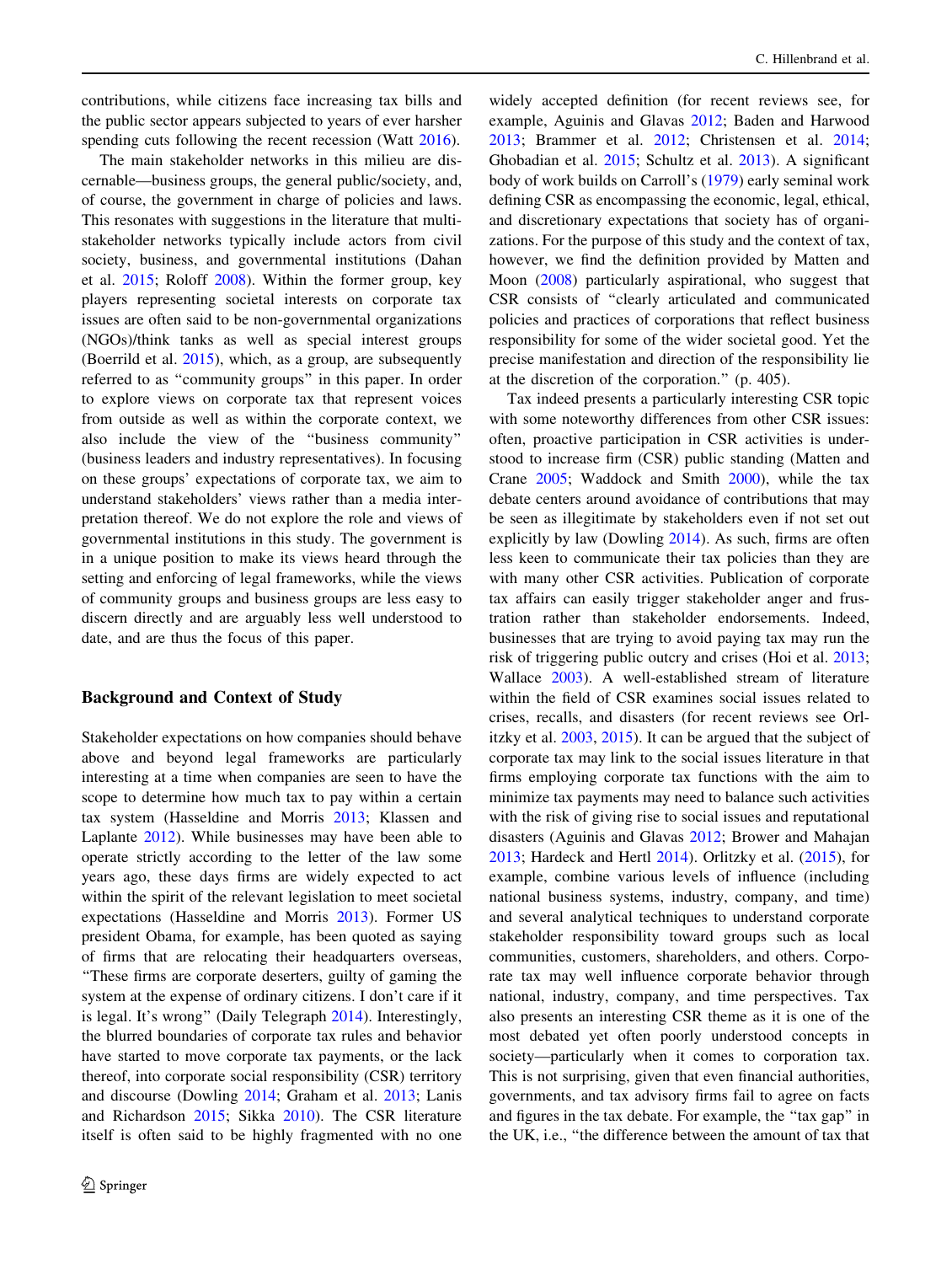should, in theory, be collected by Her Majesty's Revenue & Customs (HRMC), against what is actually collected'' (HMRC [2015](#page-23-0), p. 3) is very unclear, with estimated figures between £20bn and £70bn per year (HMRC [2015](#page-23-0); TUC [2010\)](#page-24-0). Given a range of diverse estimates and proposed figures, it is not surprising that there is a considerable degree of confusion and myth surrounding corporate tax, leading to cynicism and mistrust among stakeholders (Ford [2016\)](#page-22-0).

While there appears to be a lacuna of empirical work on actual stakeholder views of corporate tax, researchers and practitioners alike have noted a distinct absence of dialogue and discourse between business groups and community groups and a general lack of understanding of each other's expectations (David-Barrett [2015\)](#page-22-0). This gap in dialogue between different stakeholder groups has led scholars, practitioners, and regulators to call for more transparency and insight (HMRC [2012;](#page-23-0) OECD [2013\)](#page-23-0). When stakeholders—defined as "those groups who can affect or are affected by the achievement of an organization's purpose'' (Freeman [1984](#page-23-0))—view a firm's behavior as failing to reflect their expectations of reasonable corporate tax approaches, that may put a firm's long-term sustainability and profitability at risk (Jones [1995](#page-23-0); Lanis and Richardson [2015;](#page-23-0) Wood [1991\)](#page-24-0). To safeguard business and society from damaging perceptions of irresponsible corporate tax approaches, it could be useful, in the future, to employ a framework of corporate tax approaches that reflects the perceptions and expectations of stakeholders (Waddock et al. [2002\)](#page-24-0).

It is the aim of this article to work toward better dialogue and to foster current understanding on why the tax debate is failing to bring different players in society together and instead seems to re-iterate narratives that reinforce long-held opinions within separate networks (David-Barrett [2015](#page-22-0)). To achieve this, the present article adopts a stakeholder approach (for a review of the stakeholder literature see Agle et al. [2008](#page-22-0); Clarkson [1995;](#page-22-0) Crane et al. [2015;](#page-22-0) Doh and Guay [2006](#page-22-0); Donaldson and Preston [1995](#page-22-0); Freeman [1984,](#page-23-0) [2011](#page-23-0); Jones and Felps [2013;](#page-23-0) Mitchell et al. [2015;](#page-23-0) Peloza and Shang [2011\)](#page-23-0), and explores the views of stakeholders in an inductive manner inspired by a grounded theory view (Glaser [1998](#page-23-0); Strauss and Corbin [1998](#page-24-0)). In the empirical part of this study, stakeholders voice their opinions on corporate tax in an open format, leading via data analysis to the emergence of new conceptual categories of stakeholder expectations of corporate tax. Researchers, businesses, and advisory firms have recently started posing questions as to what would constitute corporate tax solutions that are societally acceptable while still business smart (Deloitte [2014\)](#page-22-0). There seems to be an emerging sense that a new balance needs to be established, i.e., a corporate tax framework that better understands and incorporates stakeholder expectations and is supported by diverse societal players. Before such an approach can be realized, however, it is critical to elicit expectations directly from various stakeholders as the foundation for a mutually agreeable solution going forward.

A key contribution of this article is therefore that it identifies eight themes—summarized from a community perspective and a business perspective—outlining similarities and differences of expectations of corporate tax. Together, these eight themes describe ''what'' companies need to do, ''how'' they need to do it, and ''why'' they need to do it, if they wish to impact a wide group of stakeholders positively (Griffin and Prakash [2014](#page-23-0)). The discussion explores in-depth a wide range of implications for policy makers and managers—stemming from the eight themes as well as the interaction between the ''what?'', ''how?'' and "why?" of corporate tax. Furthermore, this study makes three explicit contributions to theory in CSR and ethics, that are outlined fully in the discussion. These relate to a call for integrative management theory; a need to include corporate tax in theoretical frameworks relating to CSR, social issue management and ethics; and the requirement to conceptualize stakeholder perception as relating to business action and perceived intent, as well as their interplay.

#### Methodology

The empirical part of this research was conducted in the UK between December 2014 and February 2015.

#### Research Approach and Research Protocol

The main purpose of this study is to explore stakeholder expectations of corporate tax and to synthesize such views into suggestions of novel ways for stakeholders and business to interact. We adopt a qualitative perspective to our research question, inspired by a grounded theory approach (Easterby-Smith et al. [2002](#page-22-0); Strauss and Corbin [1998](#page-24-0)), in the format of one-to-one interviews so that each individual stakeholder can voice their opinion uninterrupted. The debate around corporate tax is considered a multi-stakeholder issue in society, and we thus incorporate two broad stakeholder groups in the empirical research: community groups (NGO/think tanks and special interest groups) and representatives from business groups (business leaders and industry representatives). Stakeholders took part in individual telephone interviews that lasted between 40 and 60 min each and were discursive in nature, allowing stakeholders to voice their opinions freely, supplemented with a number of suggested follow-up questions to elicit expectations on a number of tax-related areas. The participant briefing for the research, as well as example questions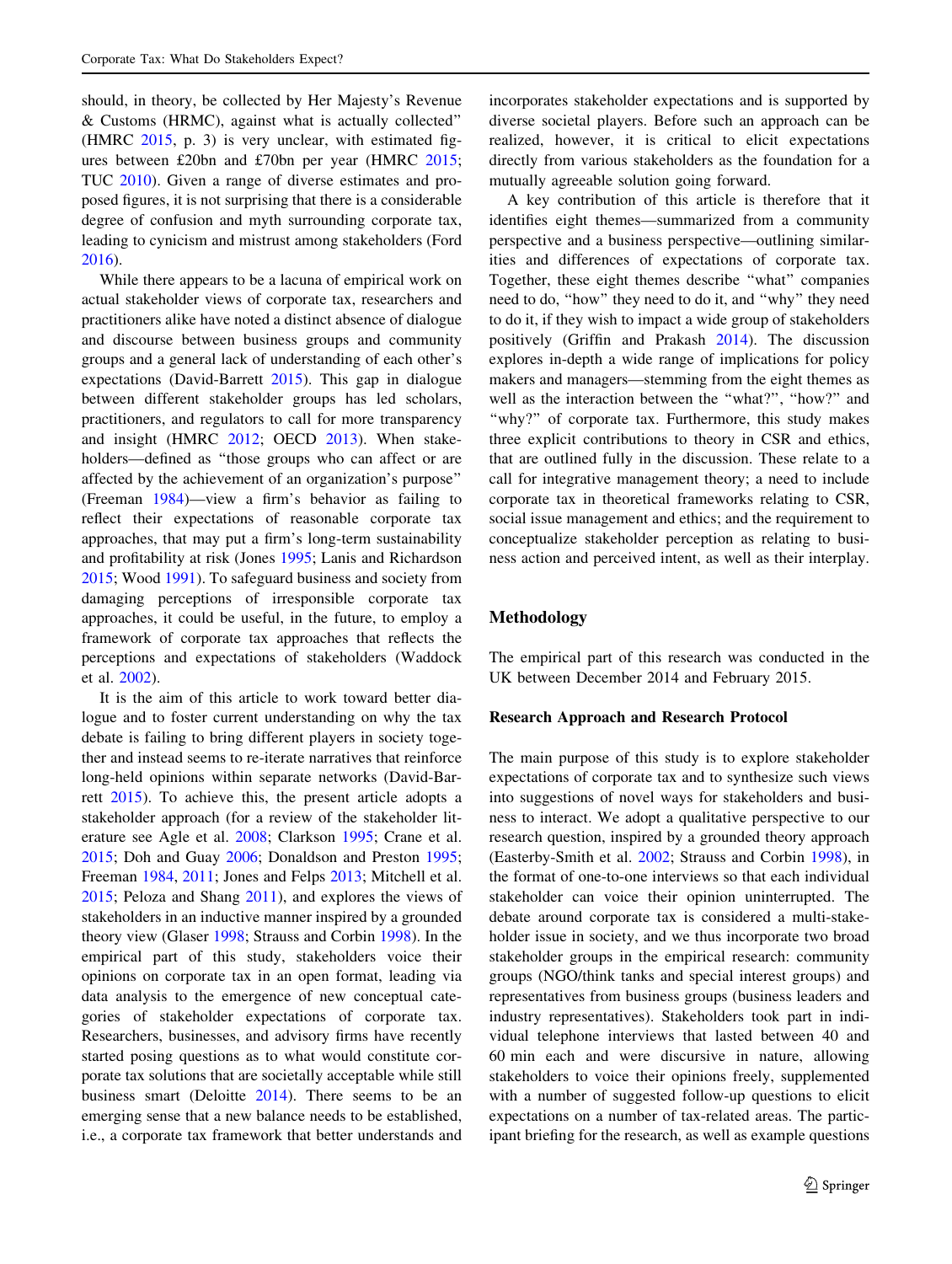that were explored during the interview, are displayed in Table 1.

The topic guide helped the interviewer to prompt similar questions in each interview. However, the lengths of the interviews allowed the conversation to flow naturally and let stakeholders voice any opinion they held on corporate tax approaches in addition to the semi-structured questions, to allow for responsive, flexible, and interactive data collection (Ritchie et al. [2003](#page-24-0)). The topic guide was piloted to review whether it allowed participants to give a coherent account of the issues they thought were important in relation to corporation tax and did not constrain what participants were able to say (Ritchie et al. [2003\)](#page-24-0). As a result, small changes were made to the wording of the questions.

#### Sampling

The sampling was guided by literature suggesting to include representatives from both civil society and business when researching topics at the interface of business and society (Dahan et al. [2015;](#page-22-0) Roloff [2008;](#page-24-0) Waddock et al. [2015\)](#page-24-0). With the help of a professional market research

#### Table 1 Participant briefing and example interview questions

#### Participant briefing

If a participant agreed to take part, informed consent as well as further information regarding timing, confidentiality, etc., were given

In the research process, stakeholders were initially invited to voice their unsolicited views on corporate tax. Following this, their views of key questions such as the following were also explored

#### General opinions about corporate tax approaches

''Based on your opinion and/or experience, to what extent do you agree or disagree that large businesses (FTSE 100 and 250) currently pay an appropriate amount of tax?''; ''In your opinion and/or experience, what are the key drivers for large businesses (such as FTSE 100 and 250) to explore beneficial tax strategies, if any?"; "What would you like large businesses to START doing with regard to paying tax?"; "What (if anything) should large businesses STOP doing with regard to paying tax?''

#### Differentiation between different businesses/industries

''What, if any, industries or types of businesses do you consider may be eligible for special treatment around paying tax?''; ''In your opinion, how (if at all) should the rules of paying tax be different for large companies registered outside the UK from the rules for large companies registered within the UK?''; ''And what rules of tax payment should be similar/the same for these two different types of large companies?''

#### General views of large businesses

''Aside from corporate tax, what would you say are key general concerns of the UK public around large businesses (FTSE 100 and 250)?''; ''In your opinion and/or experience, how trusting do you feel the general public in the UK is of what happens around corporate income tax with large businesses (FTSE 100 and 250)?"; "What would you say are key concerns of the UK public around corporate tax and large businesses (FTSE 100 and 250), if any?''

#### Expectations with regard to corporate tax approaches in a stakeholder society

''When considering how to engage in developing a tax strategy and policy, which stakeholders should organizations operating in the UK consider?''; ''How can companies ensure that their policies and practices, with regards to paying tax, reflect the objectives and/or the vision and values of their own organization?"; "How can companies ensure that their policies and practices, with regards to paying tax, reflect the expectations of stakeholders?''; ''How could companies balance any competing or conflicting demands between their own objectives and values and those of stakeholders?''; ''What actions could companies take to ensure that they meet the expectations of multiple stakeholders?''; ''Which individuals, groups or departments within the firm should be responsible for determining the appropriate amount of corporation tax to pay?''

company specializing in recruiting high-profile participants (such as CEOs), a total of 61 stakeholders were recruited according to sampling criteria outlined in Table [2](#page-5-0).

We aimed for 25 interviewees from NGOs and think tanks. This number was chosen to represent the variety of such organizations in UK society, to include organizations focused on a wide spread of subjects ranging from economics to equality and poverty, and to allow for an even spread of potential political motivations behind the work of these organizations. We ended up with  $N = 27$  NGO and think tank representatives due to the high interest in the subject. We successfully sampled  $N = 5$  UK special interest groups that are also not-for-profit organizations but are qualitatively different from the other sampled NGOs/ think tanks in that they focus specifically on, and champion exclusively, consumer rights. Indeed, our sample of special interest groups includes representatives from two of the largest consumer bodies in the UK with several hundred thousand members, who aim to represent consumer views and defend consumer rights across a wide variety of issues. Sampling among the biggest players in this field allowed us to gain insights into the prevailing views from this

<sup>&#</sup>x27;'We are currently engaged in a high-level study on the subject of the UK tax system—and in particular with reference to corporation taxes. We are speaking to a number of key influencers and stakeholders in the UK across major companies, business-representative organizations, NGOs, consumer groups, and other influential bodies with involvement in economic and financial affairs. We are very keen to include your opinions in the study''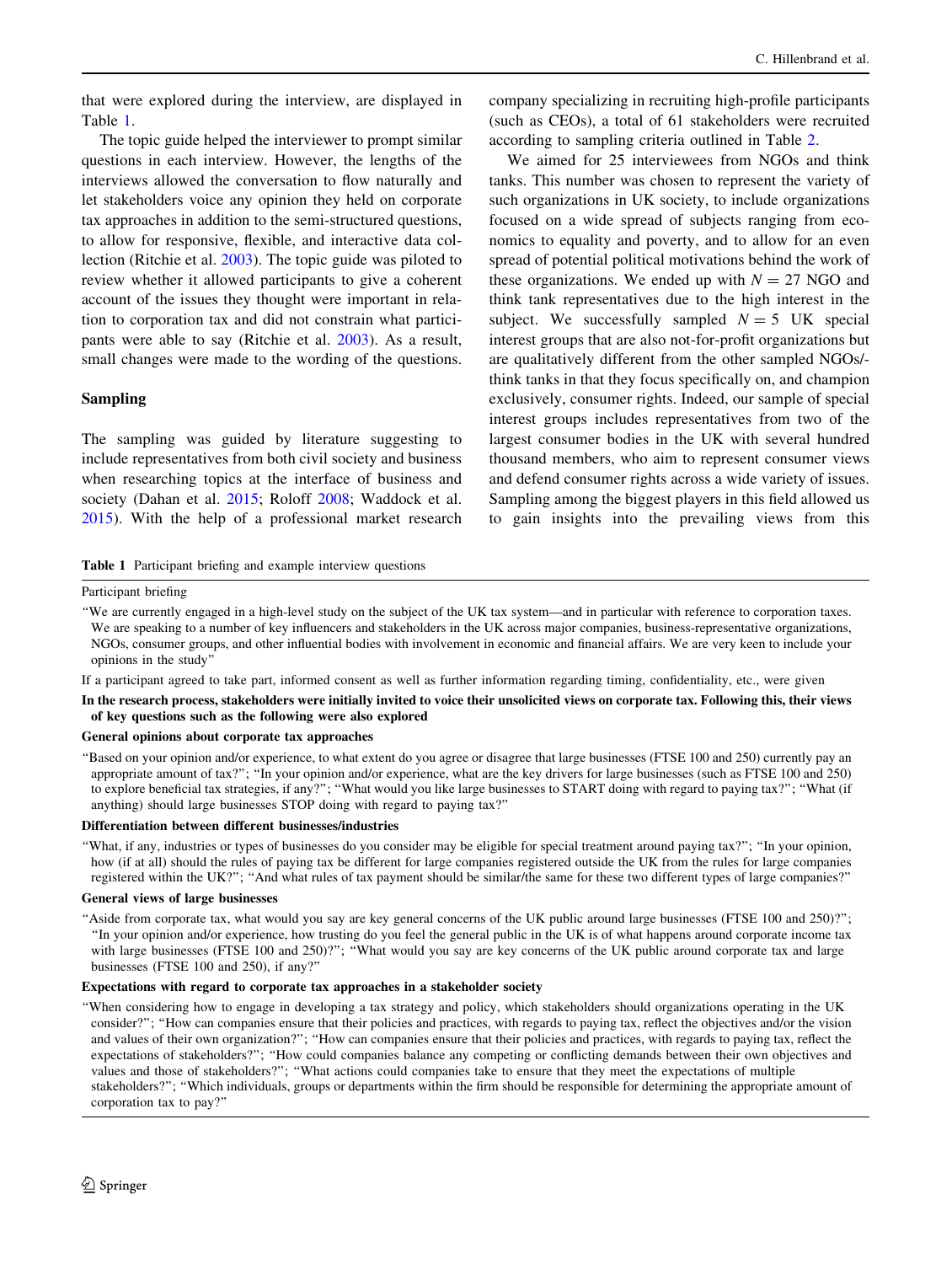<span id="page-5-0"></span>

|  |  |  |  | Corporate Tax: What Do Stakeholders Expect? |  |
|--|--|--|--|---------------------------------------------|--|
|--|--|--|--|---------------------------------------------|--|

|  |  |  | <b>Table 2</b> Summary demographics |
|--|--|--|-------------------------------------|
|--|--|--|-------------------------------------|

| Groupings in this<br>article                           | Stakeholder<br>groups                     | Focus of organization                                                                                                                                                                            | Number of<br>employees in UK                                                                                                                                                              | Role of interviewee                                                                                                                                                 |
|--------------------------------------------------------|-------------------------------------------|--------------------------------------------------------------------------------------------------------------------------------------------------------------------------------------------------|-------------------------------------------------------------------------------------------------------------------------------------------------------------------------------------------|---------------------------------------------------------------------------------------------------------------------------------------------------------------------|
| Representatives from<br>community groups<br>$(N = 32)$ | NGOs and think<br>tanks $(N = 27)$        | Economics $N = 13$ ;<br>Equality $N = 5$ ;<br>Poverty $N = 8$ ;<br>Other $N = 1$                                                                                                                 | 1–9 employees<br>$N = 12$ ;<br>10–49 employees<br>$N=8$ ;<br>50-99 employees<br>$N=1$ ;<br>100-499<br>employees<br>$N = 3;$<br>500 or more<br>employees<br>$N = 3;$                       | Director $N = 15$ ;<br>Head of Campaigning $N = 4$ ;<br>Other $N = 8$ ;                                                                                             |
|                                                        | Special interest<br>groups $(N = 5)$      | Consumer rights $N = 5$ ;                                                                                                                                                                        | 1–49 employees<br>$N = 2;$<br>50-499 employees<br>$N=1$ ;<br>500 or more<br>employees<br>$N=2$                                                                                            | Director $N = 1$ ;<br>Head of Campaigning $N = 2$ ;<br>Other $N = 2$                                                                                                |
| Representatives from<br>business groups<br>$(N = 29)$  | <b>Business leaders</b><br>$(N = 14)$     | Primary (manufacturing, heavy<br>industries, etc.) $N = 4$ ;<br>Secondary (transportation, retail,<br>wholesale distribution) $N = 4$ ;<br>Tertiary (business and financial<br>services) $N = 6$ | Up to 249<br>employees<br>$N=1$ ;<br>250-499<br>employees<br>$N=1$ ;<br>500-999<br>employees<br>$N = 2;$<br>$1000-4999 N = 2$ ;<br>5000 or more<br>$N = 6;$<br>Prefer not to say<br>$N=2$ | Chief Financial Officer $N = 2$ ;<br>Chief Executive Officer $N = 1$ ;<br>Head of Tax $N = 9$ ;<br>Head of Global Compliance $N = 1$ ;<br>Company Secretary $N = 1$ |
|                                                        | Industry<br>representatives<br>$(N = 15)$ | This category includes chambers,<br>conduct authorities and<br>chartered institutions<br>Background in taxation $N = 7$ ;<br>No background in taxation $N = 8$                                   | 10-49 employees<br>$N = 6$ ;<br>50–99 employees<br>$N=4$ ;<br>100-499<br>employees<br>$N = 3$ ;<br>500 or more<br>employees<br>$N=2$                                                      | Director of Industry Groups $N = 10$ ;<br>Other (such as Senior Executive of<br>Industry Group) $N = 5$                                                             |

N is the sample size for each group, which in turn is broken down along various dimensions into sub-categories

important stakeholder group. For business decision-makers, we aimed for about 30 participants in total and successfully recruited  $N = 14$  business leaders from within FTSE 100 and FTSE 250 companies, and  $N = 15$  industry representatives. Industry representatives include interviewees from major UK business chambers, chartered institutions and conduct authorities. Of the 14 business leaders,

13 belong to organizations that are headquartered in the UK. Only one of the business organizations has a global turnover below £1bn, two have a global turnover between £1bn and £10bn, further seven have a global turnover between £10bn and £25bn, three have a global turnover over £25bn, with the remaining interviewee not revealing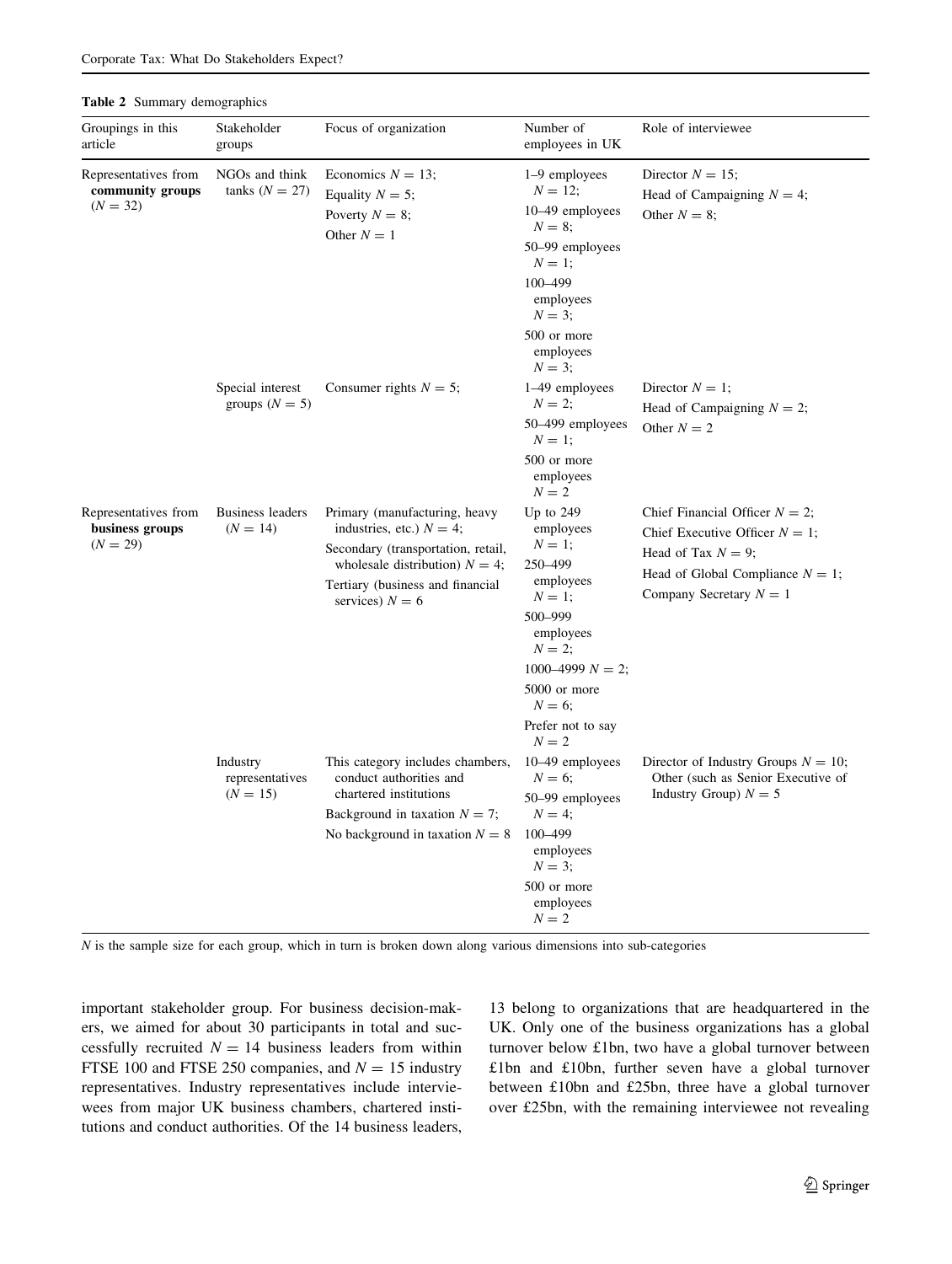this information. All persons gave their informed consent prior to inclusion in the study.

#### Data Analysis

Data were analyzed using an inductive approach, in which themes were developed from raw data and then grouped into higher-order clusters (Miles and Huberman [1994](#page-23-0)). Interviews from all stakeholder groups were analyzed separately, as well as combined into one body of data to identify themes that were important to all stakeholders participating in the research, in line with previous studies that have researched multiple stakeholder groups for the development of a theory applicable across groups (e.g., Chun and Davies [2006;](#page-22-0) Gardberg and Fombrun [2002](#page-23-0); Hillenbrand et al. [2012\)](#page-23-0). The data analysis revealed that business leaders and industry representatives expressed many similar views, as did NGOs/think tanks and special interest groups, and it was therefore seen as appropriate to summarize these two groups as the business group view and the community group view, respectively (as they have been referred to in this study throughout). The issue of unity of sample was further examined after careful consideration of potential alternative interpretations. It emerged that respondents across groups talk about corporate tax approaches in terms of similar themes (such as contributions to society, transparency, power), but differ in some of the specific opinions and expressions of them, as detailed later. As such, it was possible to identify a number of themes that speak across groups, but which required separate interpretations of their nuances and expressions with business groups and the societal stakeholder view.

We followed the guidelines for inductive data analysis by Easterby-Smith et al. ([2002\)](#page-22-0) and Miles and Huberman [\(1994](#page-23-0)), and we analyzed transcribed text through an iterative process of first applying codes and then identifying trends and themes in the data via a qualitative clustering approach. No prior theory was used as a basis for the coding process, and therefore, all coding and emerging themes are the result of the applied cluster analysis procedure. The data analysis process was conducted separately by two of the authors who produced unique coding and clustering protocols. This provided the basis for comparison, interpretation, and labeling of emerging themes. During the data analysis process, any commentary that diverted from the focus of this study, i.e., corporate tax approaches, was carefully excluded from the data analysis. Mutual agreement on the labeling of themes was achieved in line with the procedure described by Ravasi and Schultz [\(2006](#page-23-0)) in discussion between all authors. This process led to a reduction in the total number of themes from ten to eight, to more succinctly represent the data.

Finally, our eight identified themes were compared to prior theory, and in this process clustered into a ''why?'' "what?", and "how?" of stakeholder expectations of corporate tax approaches as a useful way of summarizing the themes into broader subjects. This higher order clustering is in line with Griffin and Prakash [\(2014](#page-23-0)) as well as a seminal piece by Godfrey [\(2005](#page-23-0)), who introduced the difference between the ''what?'' (activities) and the ''why?'' (motivation, character) of business behavior.

#### **Results**

Based on the stepwise analysis described above, eight themes relating to stakeholder expectations of corporate tax approaches were identified and categorized under three headings, summarizing the "what?" "how?" and "why?" of stakeholder views:

(1) What activities in relation to corporate tax approaches are being assessed by stakeholders.

> Theme 1: Contribution in relation to salient factors (e.g., size and location of the firm). Theme 2: Impact on society and balance of needs of multiple stakeholders. Theme 3: Equality on power issues (e.g., behavior

toward vulnerable groups).

(2) How business and stakeholders interact

Theme 4: Listening behavior (to views outside the company). Theme 5: Inclusion and engagement (i.e., in the tax debate, in setting the rules and expectations).

Theme 6: Transparency (of behavior).

(3) Why stakeholders see firms behaving as they do

Theme 7: Beliefs about the (lack of a) nonfinancial purpose of firms.

Theme 8: Beliefs about the integrity/character of firms.

The themes as displayed above are not arranged in a particular order within each heading (such as sorted by importance or frequency of comments). Rather, they represent the variety of themes that research participants associate with corporate tax approaches.

Tables [3](#page-7-0) and [4](#page-8-0) summarize expectations by community groups and business groups, respectively—with a focus on how individual themes have been expressed. However, to signpost any interrelations between them, the themes are displayed in both tables under the additional cluster headings of "what?" "how?", and "why?" as an organizing principle.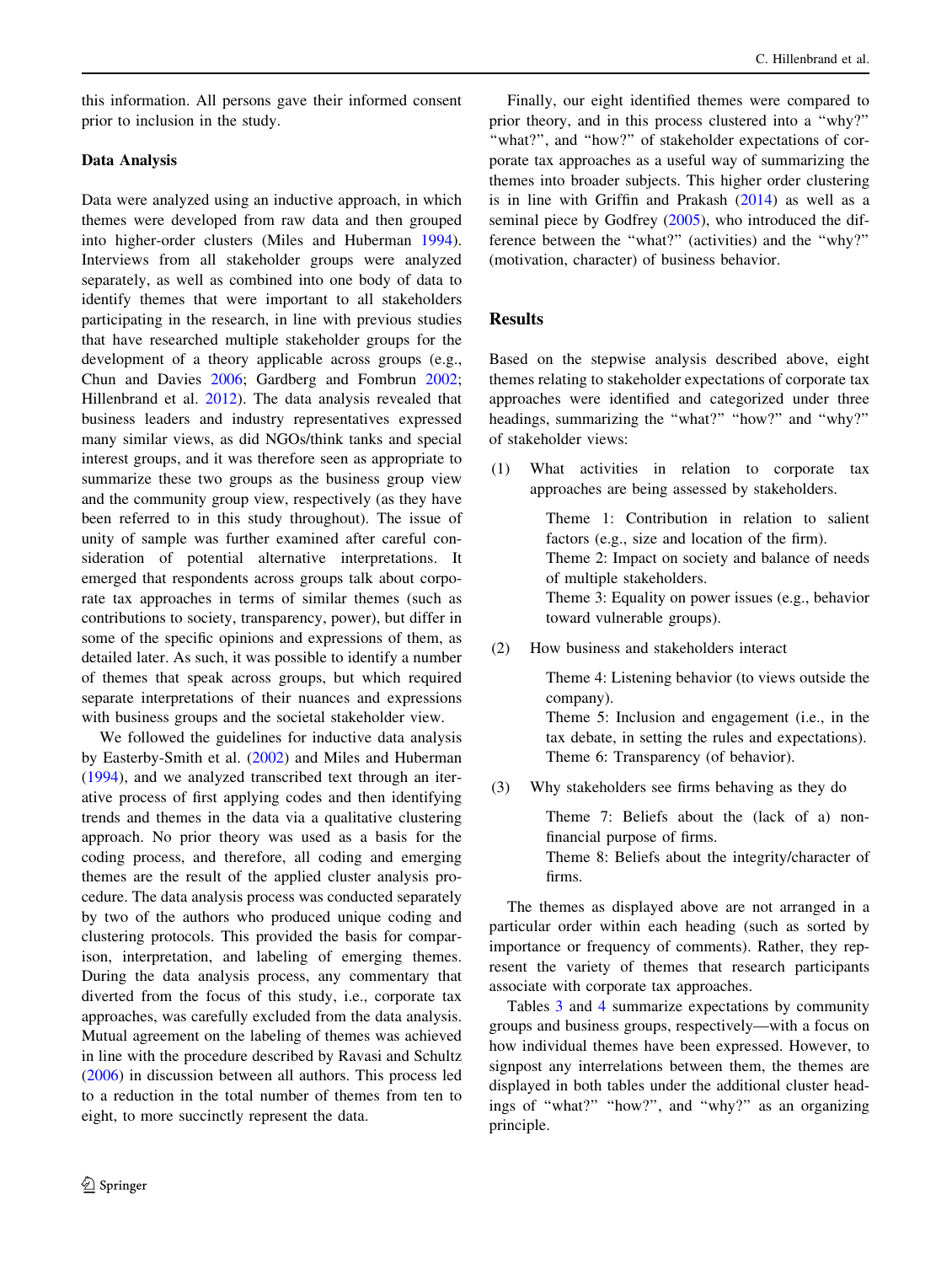<span id="page-7-0"></span>

|                                                             | community groups?                                                                                                                                                                                                               | What activities in relation to corporate tax are                                                                                                                                                                                                                                                                                                                                                                                      | being assessed by                                                                                                                                                                                                                                                                                                                                                                                                                                                                                                                                              | How business and stakeholders interact in the view of community<br>groups                                                                                                                                                                                                                                                                                                                                               |                                                                                                                                                                                                                                    |                                                                                                                                                                                                                                                                                                                                | Why community groups see firms<br>behaving as they do                                                                                                                                                                                                                                                                                                               |                                                                                                                                                                                                                                                                                                                                                                                                                                                       |
|-------------------------------------------------------------|---------------------------------------------------------------------------------------------------------------------------------------------------------------------------------------------------------------------------------|---------------------------------------------------------------------------------------------------------------------------------------------------------------------------------------------------------------------------------------------------------------------------------------------------------------------------------------------------------------------------------------------------------------------------------------|----------------------------------------------------------------------------------------------------------------------------------------------------------------------------------------------------------------------------------------------------------------------------------------------------------------------------------------------------------------------------------------------------------------------------------------------------------------------------------------------------------------------------------------------------------------|-------------------------------------------------------------------------------------------------------------------------------------------------------------------------------------------------------------------------------------------------------------------------------------------------------------------------------------------------------------------------------------------------------------------------|------------------------------------------------------------------------------------------------------------------------------------------------------------------------------------------------------------------------------------|--------------------------------------------------------------------------------------------------------------------------------------------------------------------------------------------------------------------------------------------------------------------------------------------------------------------------------|---------------------------------------------------------------------------------------------------------------------------------------------------------------------------------------------------------------------------------------------------------------------------------------------------------------------------------------------------------------------|-------------------------------------------------------------------------------------------------------------------------------------------------------------------------------------------------------------------------------------------------------------------------------------------------------------------------------------------------------------------------------------------------------------------------------------------------------|
| Common<br>themes                                            | factors (e.g., size and<br>relation to salient<br>location of firm)<br>Contribution in                                                                                                                                          | and balance of the<br>needs of multiple<br>Impact on society<br>stakeholders                                                                                                                                                                                                                                                                                                                                                          | (i.e., behavior<br>power issues<br>Equality on<br>vulnerable<br>groups)<br>toward                                                                                                                                                                                                                                                                                                                                                                                                                                                                              | Listening behavior                                                                                                                                                                                                                                                                                                                                                                                                      | debate, in setting<br>(i.e., in the tax<br>Inclusion and<br>the rules and<br>expectations)<br>engagement                                                                                                                           | Transparency                                                                                                                                                                                                                                                                                                                   | financial purpose<br>Beliefs about the<br>(lack of a) non-<br>of firms                                                                                                                                                                                                                                                                                              | character of firms<br>Beliefs about<br>integrity/                                                                                                                                                                                                                                                                                                                                                                                                     |
| community<br>How themes<br>expressed<br>groups<br>are<br>ΣĀ | relation to size and<br>where they operate<br>payments are seen<br>Companies should<br>At the moment, tax<br>capacity, and to<br>size/capacity or<br>contribute in<br>to bear little<br>location of<br>relation to<br>business. | similar importance,<br>community groups<br>shareholder needs)<br>other stakeholders,<br>within society and<br>Business pushes its<br>societal concerns<br>because business<br>ignored, and see<br>Everyone's needs<br>choosing which<br>see their needs<br>considered and<br>above those of<br>only flourishes<br>balanced as of<br>neglected and<br>benefits from<br>laws to obey<br>needs (and<br>companies<br>should be<br>society | Comparisons are<br>groups and not<br>purpose should<br>vulnerable and<br>seems unfairly<br>groups, with a<br>focus on who<br>disadvantaged<br>given to large<br>power to gain<br>organizations<br>charities, and<br>and powerful<br>the standards<br>with a social<br>should meet<br>being made<br>of the most<br>individuals,<br>is unfairly<br>vulnerable<br>get special<br>vulnerable<br>advantage<br>Vulnerable<br>treatment<br><b>Businesses</b><br>treatment<br>powerful<br>use their<br>between<br>players.<br>$groups)$<br>unfair<br>Special<br>(i.e., | stakeholders, but on<br>would be the basis<br>opinions; business<br>and of importance<br>appropriate issues<br>to business rather<br>than stakeholders<br>increase listening<br>Companies should<br>Business generally<br>(with the aim of<br>business centric<br>doesn't seem to<br>issues that are<br>understanding)<br>stakeholder<br>Listening to<br>increasing<br>informing.<br>for better<br>listen to<br>informs | experience that<br>as being unfair<br>start externally<br>Conflicts should<br>acknowledged<br>and embraced<br>feel excluded<br>stakeholders)<br>Debate should<br>from the tax<br>Public bodies<br>(include all<br>debate and<br>٥e | verification by third<br>openly disclose and<br>transparency needs<br>share information<br>perceive business<br>Community groups<br>more information<br>to increase and<br>to be operating<br>disclosed, with<br><b>Business</b> should<br>behind closed<br>stakeholders;<br>with society<br>needs to be<br>parties.<br>doors. | perceive lack of a<br>social purpose of<br>Community groups<br>financial purpose<br>purpose in many<br>altruistic or pro-<br>activity without<br>business benefit<br>motivation, and<br>Desire for a non-<br>operates within<br>businesses, no<br>society (i.e., a<br>acknowledges<br>non-financial<br>that business<br>no business<br>business).<br>social<br>that | patronizing, and<br>and do it for the<br>lack of integrity<br>and see conduct<br>groups detect a<br>dubious agenda<br>communication<br>motivated by a<br>more integrity,<br>matters carried<br>character seen<br>Business should<br>(beyond self-<br>right reasons<br>(greenwash),<br>operate with<br>instrumental<br>of business<br>sometimes<br>Community<br>out in an<br>as elitist,<br>interest)<br>possibly<br>manner.<br><b>Business</b><br>and |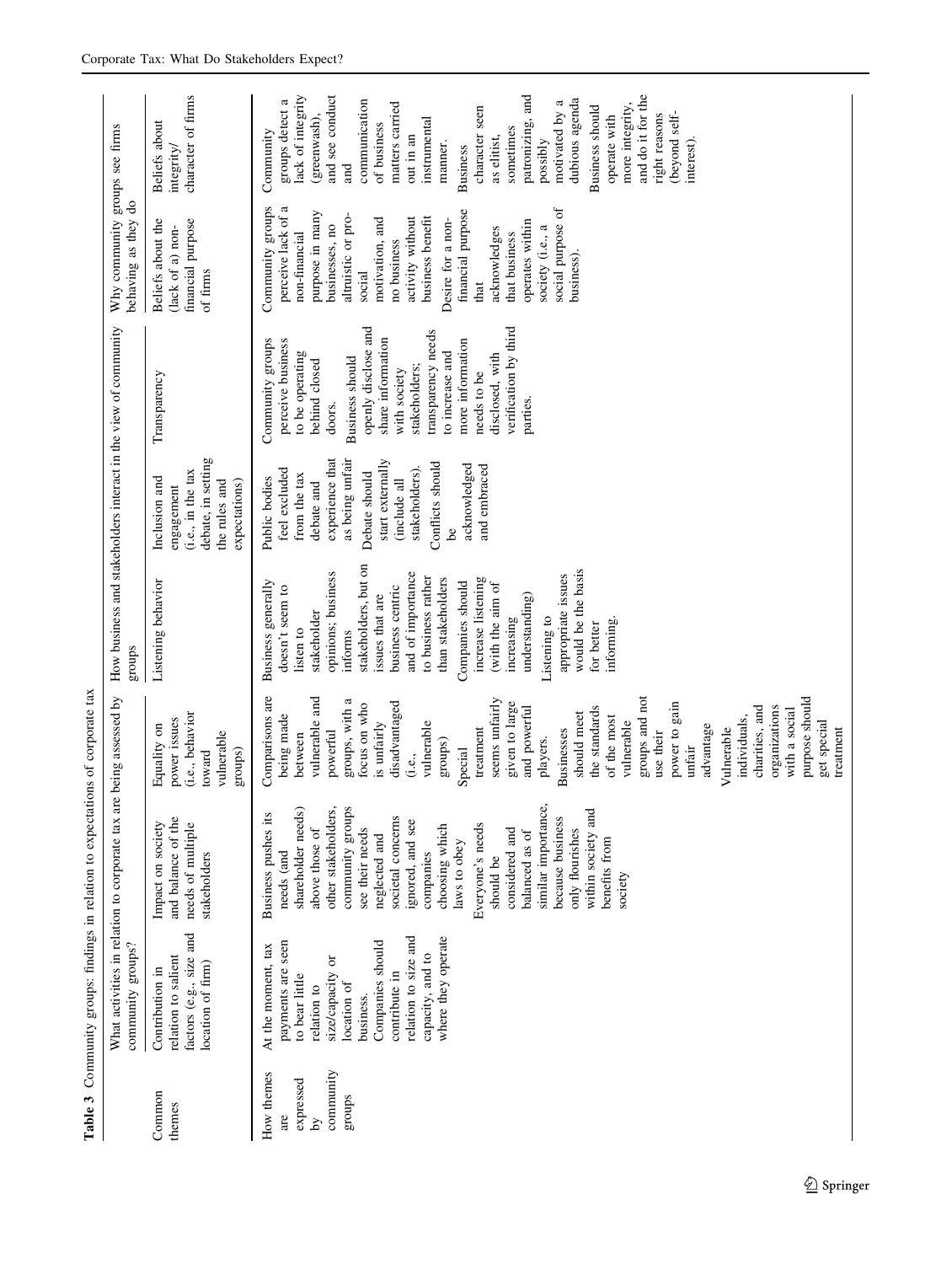<span id="page-8-0"></span>

|                                                               |                                                                                                                                                                                                                                                                                                                                                                                                                                                                                                                                                                                                                  | Table 4 Business groups: findings in relation to expectations of corporate tax                                                                                                                                                                                                                                                                                                                                                                |                                                                                                                                                                                                                                                                                                                                                                                                                                                                                                                                                                                    |                                                                                                                                                                                                                                                                                                                                                                                                                                                                                   |                                                                                                                                                                                                                                                                                                                                                                                                                       |                                                                                                                                                                                                                                                                                                                                                                                                                                                                                        |                                                                                                                                                                                                                                                                                                                                                                                                                                                                                                                                                   |                                                                                                                                                                                                                                                                              |
|---------------------------------------------------------------|------------------------------------------------------------------------------------------------------------------------------------------------------------------------------------------------------------------------------------------------------------------------------------------------------------------------------------------------------------------------------------------------------------------------------------------------------------------------------------------------------------------------------------------------------------------------------------------------------------------|-----------------------------------------------------------------------------------------------------------------------------------------------------------------------------------------------------------------------------------------------------------------------------------------------------------------------------------------------------------------------------------------------------------------------------------------------|------------------------------------------------------------------------------------------------------------------------------------------------------------------------------------------------------------------------------------------------------------------------------------------------------------------------------------------------------------------------------------------------------------------------------------------------------------------------------------------------------------------------------------------------------------------------------------|-----------------------------------------------------------------------------------------------------------------------------------------------------------------------------------------------------------------------------------------------------------------------------------------------------------------------------------------------------------------------------------------------------------------------------------------------------------------------------------|-----------------------------------------------------------------------------------------------------------------------------------------------------------------------------------------------------------------------------------------------------------------------------------------------------------------------------------------------------------------------------------------------------------------------|----------------------------------------------------------------------------------------------------------------------------------------------------------------------------------------------------------------------------------------------------------------------------------------------------------------------------------------------------------------------------------------------------------------------------------------------------------------------------------------|---------------------------------------------------------------------------------------------------------------------------------------------------------------------------------------------------------------------------------------------------------------------------------------------------------------------------------------------------------------------------------------------------------------------------------------------------------------------------------------------------------------------------------------------------|------------------------------------------------------------------------------------------------------------------------------------------------------------------------------------------------------------------------------------------------------------------------------|
|                                                               | business groups?                                                                                                                                                                                                                                                                                                                                                                                                                                                                                                                                                                                                 | What activities in relation to corporate tax are                                                                                                                                                                                                                                                                                                                                                                                              | being assessed by                                                                                                                                                                                                                                                                                                                                                                                                                                                                                                                                                                  | How business and stakeholders interact in the view of business<br>groups                                                                                                                                                                                                                                                                                                                                                                                                          |                                                                                                                                                                                                                                                                                                                                                                                                                       |                                                                                                                                                                                                                                                                                                                                                                                                                                                                                        | Why business groups see companies<br>behaving as they do                                                                                                                                                                                                                                                                                                                                                                                                                                                                                          |                                                                                                                                                                                                                                                                              |
| Common<br>themes                                              | relation to salient<br>factors (e.g., size<br>and location of<br>Contribution in<br>firm)                                                                                                                                                                                                                                                                                                                                                                                                                                                                                                                        | and balance of needs<br>Impact on society<br>stakeholders<br>of multiple                                                                                                                                                                                                                                                                                                                                                                      | issues (i.e., behavior<br>Equality on power<br>toward vulnerable<br>groups)                                                                                                                                                                                                                                                                                                                                                                                                                                                                                                        | Listening behavior                                                                                                                                                                                                                                                                                                                                                                                                                                                                | in the tax debate,<br>engagement (i.e.,<br>Inclusion and<br>in setting the<br>expectations)<br>rules and                                                                                                                                                                                                                                                                                                              | Transparency                                                                                                                                                                                                                                                                                                                                                                                                                                                                           | financial purpose of<br>Beliefs about the<br>(lack of a) non-<br>firms                                                                                                                                                                                                                                                                                                                                                                                                                                                                            | Beliefs about<br>character of<br>integrity/<br>firms                                                                                                                                                                                                                         |
| expressed<br>business<br>groups<br>themes<br>are<br>How<br>ΣÀ | it difficult to be<br>outside of norm<br>viewed relative<br>held to account<br>complexity and<br>companies (not<br>companies find<br>in situations of<br>that companies<br>players will try<br>lack of clarity,<br>There should be<br>comparison to<br>General view is<br>progressive in<br>pay according<br>Overall, the tax<br>system seems<br>international<br>to maximize<br>Tax payments<br>own benefit.<br>comparable<br>complex or<br>if rules are<br>to the law.<br>more legal<br>relative to<br>ambiguity<br>should be<br>However,<br>allow for<br>to other<br>fair and<br>group).<br>clarity-<br>norms | through stakeholder<br>dominant, but there<br>(business acting on<br>increasingly driven<br>Bias toward internal<br>and agency should<br>exclusion of other<br>being seen as fair<br>acknowledgement<br>behalf of owners,<br>shareholders, and<br>Shareholder focus<br>i.e., people with<br>most legitimate<br>authorities, and<br>people's views<br>that business<br>stakeholders,<br>success is<br>remain as<br>support<br>clains)<br>is an | unfairly advantaged<br>Powerless players are<br>ow tax rates), then<br>i.e., countries with<br>or special treatment<br>nence they deserve<br>ates should be set<br>minimum standard<br>being made within<br>more support and/<br>Equality should be<br>focus on who is<br>business groups.<br>context and tax<br>perceived to be<br>Comparisons are<br>context, with a<br>nternationally,<br>arguments are<br>business stays<br>so that British<br>nade toward<br>defined in an<br>nternational<br>nternational<br>competitive<br>competing<br>businesses<br>SMEs and<br>and in an | understanding), and<br>what companies are<br>communicates on a<br>the way it informs<br>stakeholders; there<br>but could improve<br>communication on<br>understanding and<br>(to increase wider<br>ways of providing<br>doing, on the law<br>number of issues<br>is a gap between<br>on finding better<br>Companies should<br>stakeholders on<br>issues that will<br>information to<br>understanding<br>increase their<br>information<br>available<br>increase<br><b>Business</b> | groups from the<br>Exclusion is seen<br>business should<br>Business groups<br>to be educated<br>understand tax<br>rules and need<br>start internally<br>debate on the<br>stakeholders),<br>grounds that<br>Debate should<br>government;<br>exclusion of<br>shareholders<br>justifies the<br>community<br>not have to<br>they don't<br>engage in<br>(include<br>internal<br>conflict<br>as fair<br>then<br><b>Tand</b> | required, just better<br>Not necessarily more<br>current information<br>could be improved<br>desired (i.e., better<br>payments and why<br>community groups<br>communication of<br>explanation of tax<br>companies engage<br>However, there is<br>acknowledgement<br>believe that many<br>access and better<br>in the strategies<br>communication<br>Business tries to<br>to understand.<br>issues are too<br>disclose, but<br>that existing<br>transparency<br>complex for<br>they do) | societal standards is<br>strict differentiation<br>expected norms and<br>stakeholder support<br>expected to operate<br>respondents tend to<br>acknowledge that a<br>Business is seen as a<br>interest of business<br>acknowledges self-<br>However, business<br>role of business as<br>but focuses on the<br>requirements from<br>first and foremost<br>artificial and will<br>agents to benefit<br>character that is<br>Business groups<br>within a legal<br>others (i.e.,<br>not lead to<br>of "legal"<br>sometimes<br>framework<br>indirectly) | say (i.e., look<br>Experience of<br>competition)<br>job creation,<br>contribution<br>business do<br>that society<br>pressure of<br>more (i.e.,<br>Expectation<br>appreciate<br>what they<br>business)<br>after the<br>business<br>business<br>integrity<br>because<br>should |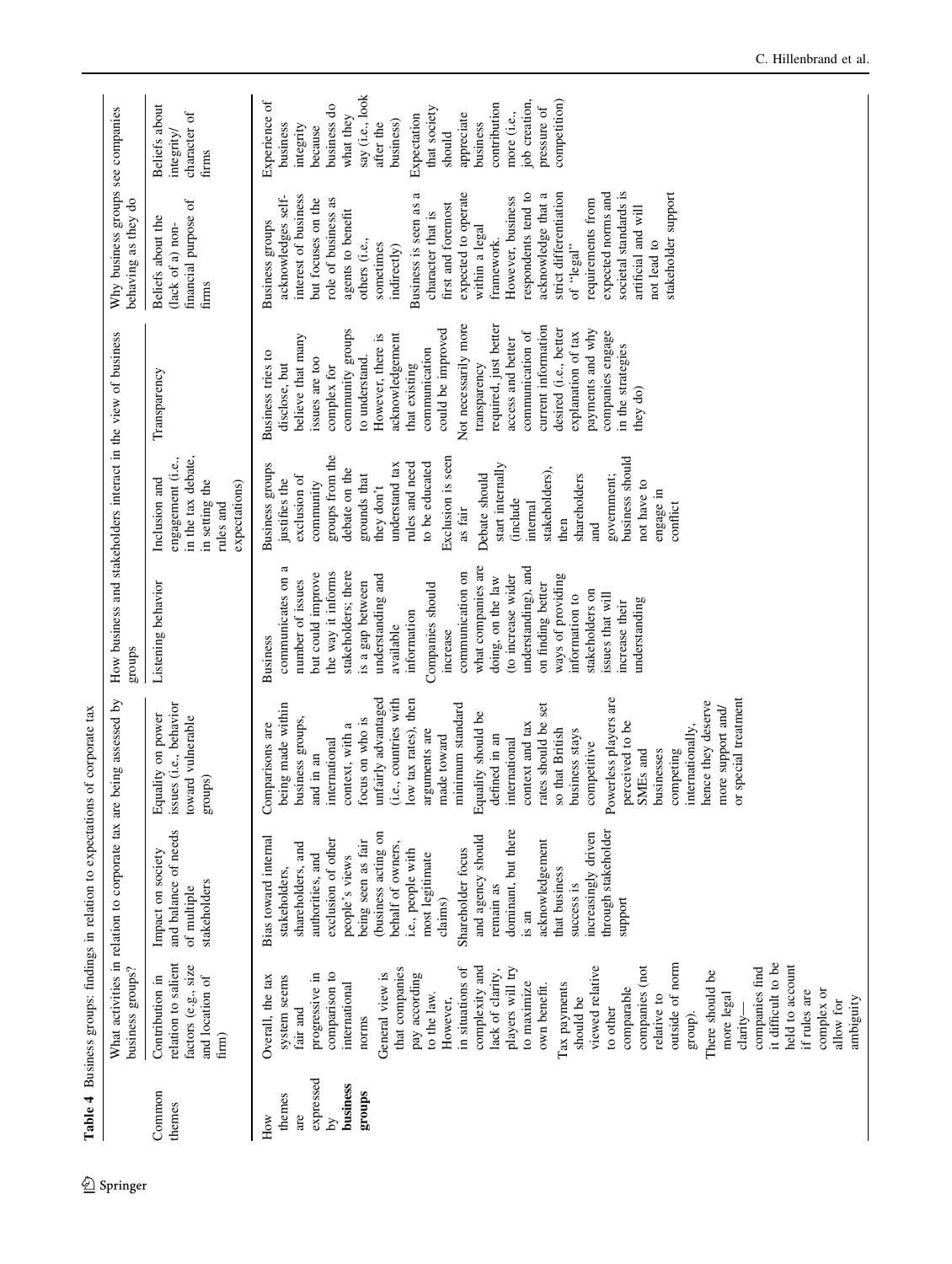In the following discussion of our eight themes, quotations have been chosen because they exemplify the general themes identified. Quotations are labeled according to the stakeholder group of the interviewee, i.e., [N/TT] for NGO/think tank, [SIG] for special interest group, [BL] for business leader, and [IR] for industry representative. When the term ''stakeholder'' is used in the text, it describes sentiments expressed across groups: when we refer to the community view as a group, [COMG] is used, and when referring to business groups we use [BUSG].

## Theme 1: Contribution in Relation to Salient Factors (e.g., Size and Location of the Firm)

This theme summarizes respondents' comments in terms of contributions relative to the size and location of businesses. The COMG generally feels that businesses pay too little, relative to their size, and not toward the local/national market, while the BUSG suggests the tax laws and legislations are fairly evenly applied among businesses of various descriptions. In the eyes of the BUSG, society perceives unequal contributions because they do not have knowledge of how contributions work.

#### The COMG View

Experiences by the COMG indicate that in their view, corporate tax payments bear little relation to the size/capacity or location of business, for example:

Purely looking at what the law demands, I would say it's [the tax system is] probably more unfair to smalland medium-sized businesses than it is for multinationals. [N/TT]

Expectations of the COMG indicate that companies should contribute in relation to their size/capacity and where they operate.

If they had a sense of responsibility then they wouldn't be employing these accountants to find the best ways to avoid paying tax. They should take more social responsibility around contributing appropriately in the countries where they make their money through the tax system. [SIG]

Where should you pay tax? Where you make the money and have a lot of your business or a lot of branches—where the profit is coming from, even if your head office is registered somewhere else, you should be making contributions in the country the profit is coming from. [SIG]

Interestingly, a majority of respondents in the COMG acknowledge international pressure on business, but still would desire more national/local contribution.

It's difficult because one could argue that corporation tax is quite low and companies could afford to pay more—particularly big ones. The argument against that is that they would become international companies and move their business overseas. It's where you strike that balance—I'm not sure if that balance has been properly struck at the moment. I suspect it's not. [N/TT]

### The BUSG View

Experiences by the BUSG, on the other hand, suggest that, overall, the contributions made by large businesses seem fair and progressive in comparison with international norms. For example:

I don't think the UK system is bad and UK companies, as a whole, pay their fair share of the burden.  $[IR]$ 

Business and industry leaders perceive that businesses are contributing as much as they should be doing, and indicate that in their view, the COMG tends to perceive businesses not contributing enough because they often do not understand how companies, through tax and otherwise, contribute to society.

I think people don't understand about them [businesses] and what they contribute to society, in terms of jobs or the general economy as a whole. People don't understand what happens to the company's profit at the end of the year and where they go. [BL]

We have this particular zeitgeist at the moment where large businesses, or people, that make money are de facto bad and people don't really understand the benefits that they, as individuals, and we, as an economy, get by having such successful large businesses. [BL]

The BG thinks that a general climate of negativity is based on a lack of understanding and bad press coverage, while the COMG view is that companies have yet to engage in the tax debate in a meaningful way, need to listen more closely to stakeholder views and adopt more transparent communication about tax, as explored in the following themes.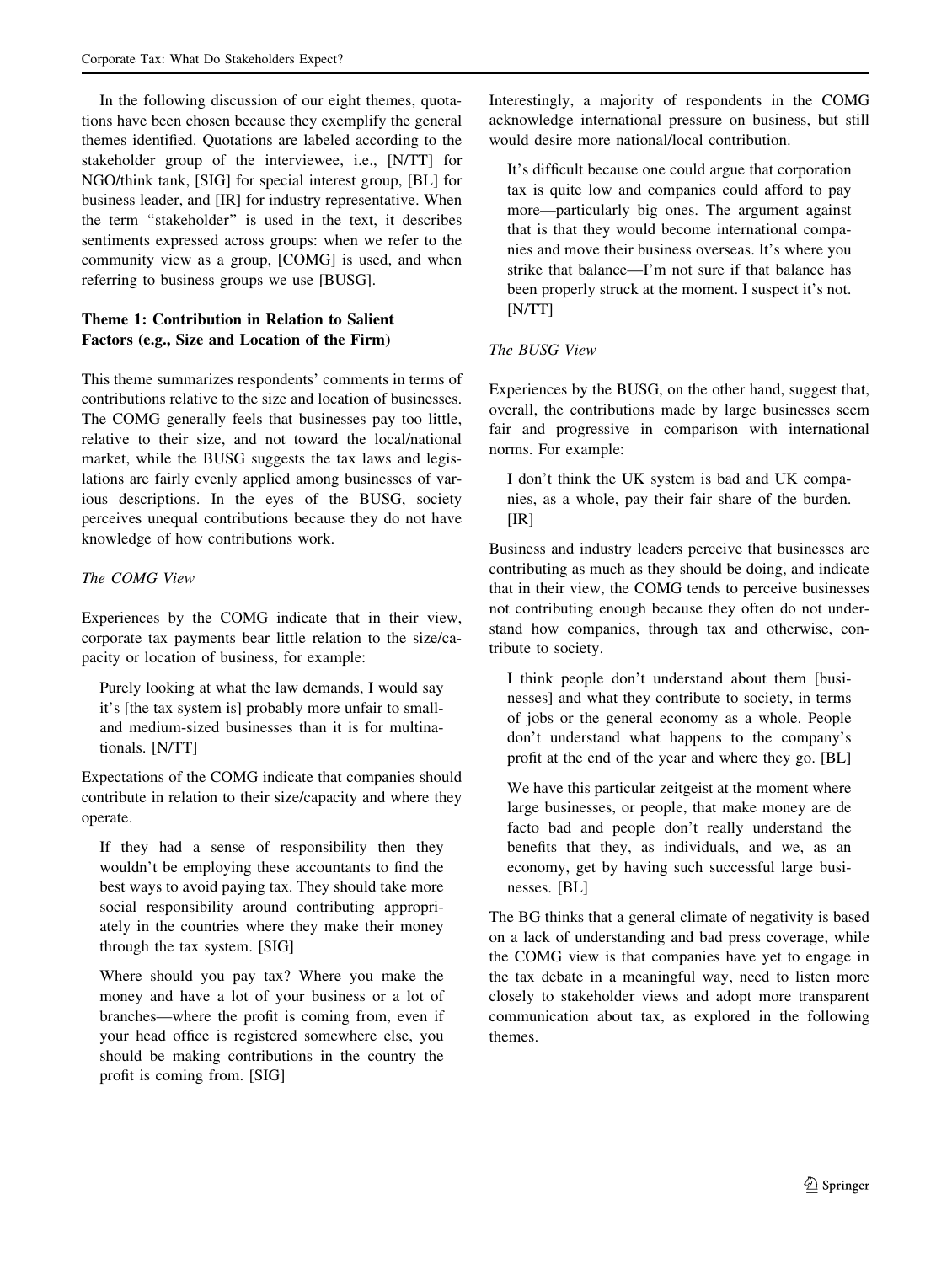## Theme 2: Impact on Society and Balance of the Needs of Multiple Stakeholders

This theme centers on comments in relation to business contributions to society and reviews the general willingness, ability, and commitment of corporations to consider multiple views. While stakeholders across groups agree that large firms provide useful employment and are essential to the UK being internationally competitive, the COMG rates them much lower than the BUSG on issues related to societal impact and acknowledgement of a multistakeholder landscape.

### The COMG View

The COMG perceives that businesses push their needs and shareholder needs above societal interests and those of other stakeholders. Due to a general unwillingness to accept a rightful presentation of a wider group of stakeholders, concerns center around

employment practices, social impact, meeting consumer needs. I think concerns around these areas are well founded. [SIG]

Expectations of the COMG suggest that everyone's needs should be considered and balanced with similar importance, because business only flourishes within society and therefore benefits from society.

The public don't understand the rules around Corporate Tax, but what they do understand is when the business is doing its bit for the country and for its community. [N/TT]

There is a sense that large businesses, regardless of tax, have a strong economic power within a local community, but do not necessarily contribute to the community in other ways. I think this is very true, particularly in communities dominated by those on a low income. [N/TT]

### The BUSG View

BUSG respondents tend to express a focus on internal stakeholders, shareholders, and authorities in terms of whose views should be considered. Exclusions of other people's views, i.e., the COMG, is seen as fair. This is because businesses are perceived to be acting on behalf of owners, in other words those people with most legitimate claims.

If a sizeable organization has a large body of shareholders, whether private or public, you'd look at it from their perspective… because as they are one of the owners of the business, one of the objectives is to maximize returns to the owners of that business. [BL]

Unlike the COMG, the BUSG does not perceive specific stakeholders to be disadvantaged. However, respondents did acknowledge that business success is increasingly driven through stakeholder support.

You are always looking to maximize shareholder value. Your first responsibility is to the company shareholders and stakeholders. You are going to look to manage your tax affairs in an efficient and effective way to minimize your tax burden… At the same time, if you are behaving like that, most companies don't want to have a reputation for being too aggressive in that area. When you look at the external side, it is bad for the company. [BL]

The BUSG does acknowledge a growing importance of COMG as stakeholders, as well as a current lack of engagement and communication with these external stakeholders. In the BUSG view, companies should demonstrate to others (outside the company) that they are paying a fair share of tax.

What they could do is, they could emphasize that their role in the system is to earn profits for the shareholders, which increases economic growth for society as a whole. [IR]

When asked how companies can ensure that their tax policies and practices reflect societal expectations, the BUSG suggested engagement and communication with shareholders, clear articulation and alignment of the tax strategy with organizational values, as well as freely available, well-articulated reports on the tax policy and approach for the wider stakeholder community.

## Theme 3: Equality on Power Issues (e.g., Behavior Toward Vulnerable Groups)

The theme of equality compares stakeholders' views on how firms relate to powerful and less powerful (i.e., vulnerable) groups. Inequality is judged by stakeholders in terms of who is unfairly disadvantaged. Interestingly, while the COMG relates beliefs around equality to comparisons made between vulnerable stakeholder groups and powerful companies, the BUSG, on the other hand, equates beliefs on inequality by comparing the same stakeholder groups (businesses) but across different countries internationally.

### The COMG View

The COMG express concerns that the more powerful a stakeholder is (i.e., big business) the less compliant that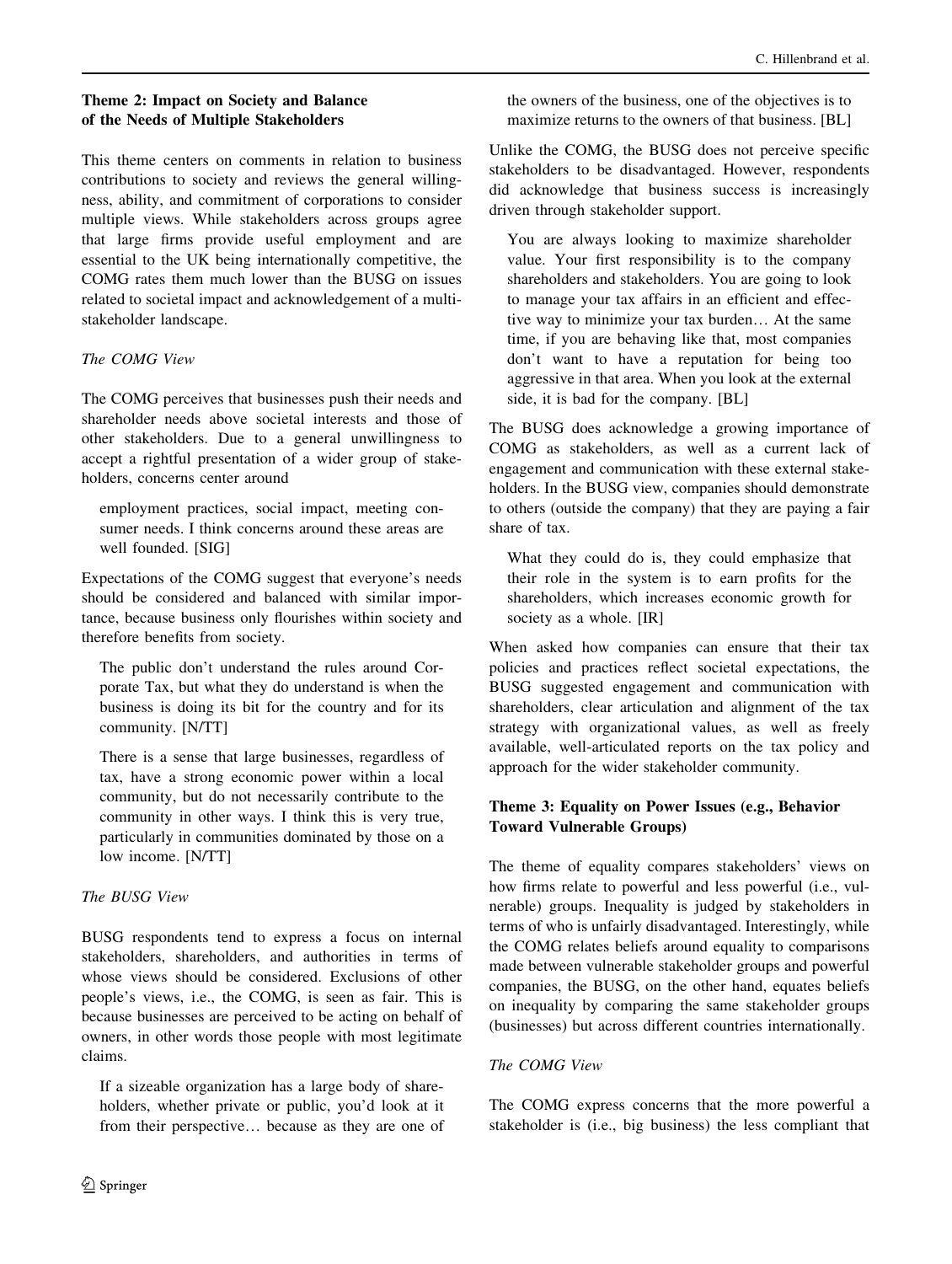stakeholder is to common rules and that they have the power to disadvantage vulnerable groups.

[Businesses have the power to] artificially shift their profits in order to make their profits where the tax is lowest, lobbying for government policies and changes to reduce their tax bill relative to what low income individuals have to pay, and funding media organizations to not talk about this and to talk about things like benefit cheaters to divert the issue from what is really important. [N/TT]

[Businesses] exploit the rules to the maximum, use transactions or legal structures that are probably bordering grey areas, disadvantage others, and are within the law but not in the spirit of the law. [SIG]

Contrary to these experiences, the COMG expectations go in the opposite direction. To enable a more equal system, powerful stakeholders should comply with the same rules that the least powerful are expected to comply with. That is, businesses should meet the standards of the most vulnerable groups and not use their power to gain an unfair advantage. In fact, COMG perceptions of fairness indicate that the more powerful a stakeholder is, the more they should contribute.

#### The BUSG View

The BUSG describes inequality as the disadvantages businesses have in their country of domicile and how this is played out internationally. Arguments are made toward a minimum standard of tax payment in an international context. Interestingly, companies perceived as the ''bad guys'' for not paying their fair share are not the traditional brick-and-mortar companies, but rather

''The more virtual companies that are international and able to use brand fees across borders to get their profits into low tax jurisdictions.'' [BL]

BUSG expectations on equality consider how fairness can be defined in an international context and how tax rates could be set so that British businesses stay competitive.

I don't think there's an understanding of how complex the UK tax system is… there's an unfairness in the way in which internationally mobile businesses are able to do some of the things they do compared to other businesses. [IR]

Generally, in the experience of the BUSG, the UK tax system is seen as quite fair because it appears transparent, fairly progressive, and fit for purpose. But in the international arena, players are perceived to try to maximize their

own benefit in situations of complexity and lacking in clarity, for example:

There needs to be more international work rather than, necessarily, work on domestic policies. [BL]

#### Theme 4: Listening Behavior

The theme of listening explores perceptions about corporate ability to listen to stakeholder opinions as well as to manage bilateral communication. Interestingly, the COMG wants to be listened to more as they feel they have not been heard in the past, while the BUSG feels businesses need to inform better, as previous information, i.e., outward communication, was not good enough.

### The COMG View

Experiences by the COMG indicate that the information provided by firms is business centric and companies fail to communicate because of a lack of listening; several representatives from the COMG community advise that companies would do much better ''by listening more to stakeholders and general society'' [SIG].

[Companies] have to stay within the law, obviously, but I'd like them to do more than the minimum requirement. They should be listening to what the public feels and then responding. [N/TT]

By listening to stakeholders and consulting them before policies and practices are set, then making sure once they are set that this is what they meant. Then going back a year later to check that they're still doing the right job. [N/TT]

### The BUSG View

Interestingly, the majority of BUSG respondents see more and better information as the best way forward, i.e., to find better ways of informing stakeholders on issues that will increase their understanding.

I think there's a lack of understanding of the role the companies play and therefore, when they see the headline profit and tax numbers it can lead to problems, particularly if the tax is quite low. But I think it's a complicated subject and very easy to get the wrong end of the stick. [BUSG]

However, some members of the BUSG acknowledge that listening to stakeholders in areas that are less clearly laid out by legislation could be useful: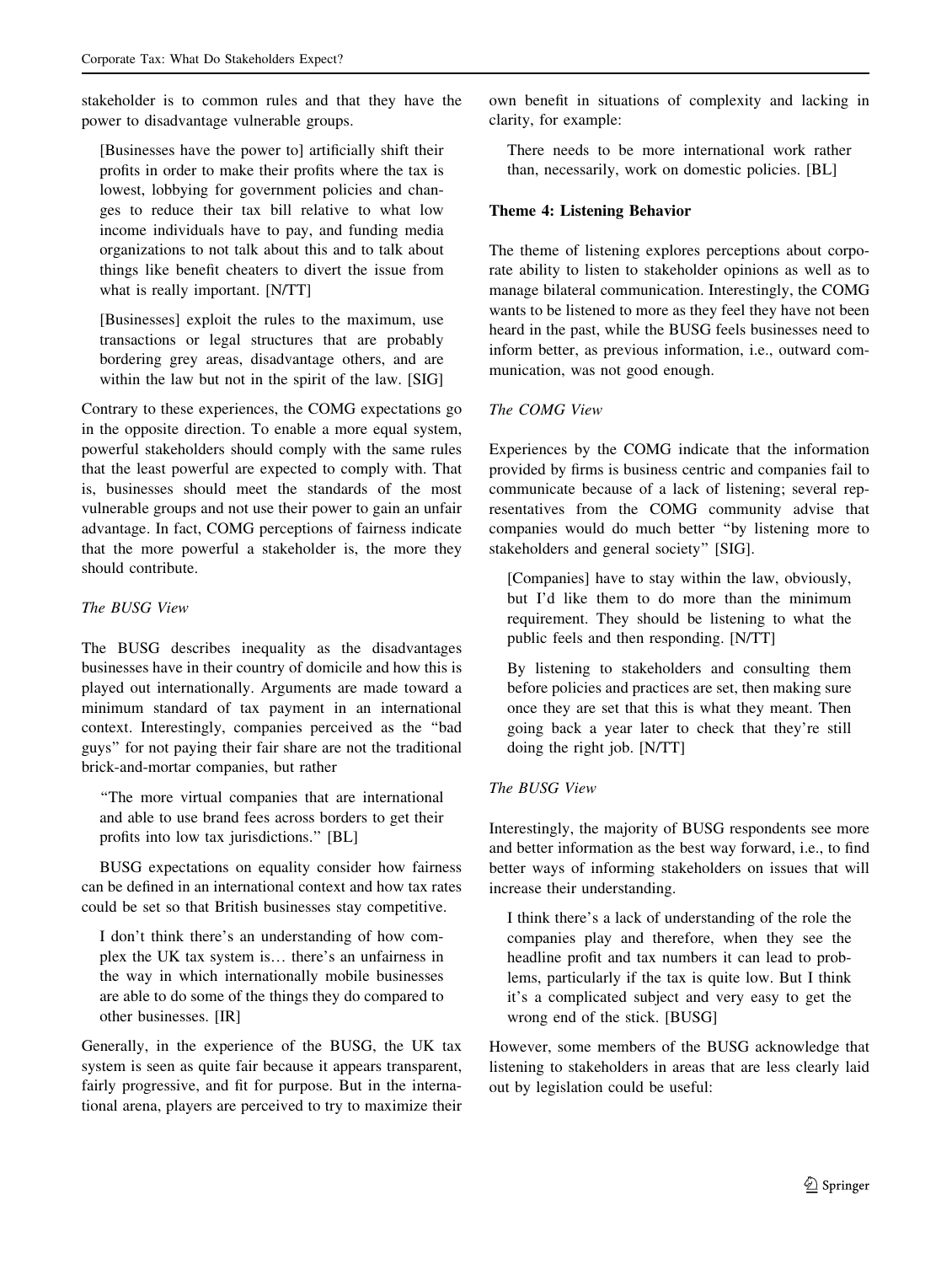So government set the rules and design the policy framework, so you engage with them so that the policy framework is fit for purpose, then you have a different set of issues that is, what is your attitude to tax risk operating within that policy framework. If there is any grey how do you choose where to be in the grey, and that piece is the engagement you would have with your other stakeholders. [BUSG]

The media is often blamed for misinforming the COMG:

I think that the public quite understandably believe what they read. There is a lot of misinformation from the media and so-called tax campaigners that leads them to think that there's more dodgy practices going on than there actually are. [IR]

While more and better listening is mainly desired by COMG respondents, stakeholders across all groups note that better communication would be a prerequisite for genuine engagement (which is discussed below).

## Theme 5: Inclusion and Engagement (i.e., in the Tax Debate, in Setting the Rules and Expectations)

Interestingly, both the COMG and the BUSG highlight the importance of communication between stakeholders to foster a beneficial culture of inclusion and engagement in debate and rule making (as to the previous theme). However, the COMG focus is on the interaction between the BUSG and the COMG, with experiences suggesting exclusion.

## The COMG View

The COMG feels excluded from the tax debate, and this exclusion is perceived as unfair. According to the COMG, engagement is an important tool through which a business can demonstrate genuine concern and can understand other views. In fact, proactive engagement of business with the public is seen as a top priority by the COMG respondents when it comes to desirable future behavior by corporations. For example:

Engagement and transparency—they are the two biggest. [N/TT]

The approaches most desired by the COMG in this debate are approaches that reflect engagement with the public, rather than industry bodies and politicians.

I think they need to build trust and include real people… The 'stakeholder' has to be more than a word. There has to be a series of relationships behind it that mean people feel they are stakeholders. [N/TT]

By consulting with the stakeholders—members of public, employees and other bodies. Be open and transparent about what the strategy is. [SIG]

## The BUSG View

Meanwhile, the BUSG showcases its preference for approaches that engage with industry bodies and politicians to develop new tax legislation. In fact, some views expressed by BUSG representatives suggest that an exclusion of the COMG from tax debates may be justified, while other BUSG responses do acknowledge a general benefit from engaging with the COMG.

Yes, you have duties to your stakeholders that you should manage your taxes effectively, but not to the minimum level because that's too aggressive. Engagement—that sounds like a good idea to do maybe companies should be more proactive in it. [BL]

A comment from a BUSG representative also suggests that engagement with various stakeholder groups can help toward designing a joint narrative.

You have to engage all stakeholders. You have to start with large companies, get some SMEs, get some large companies and then perhaps, between all of them they could produce some sensible report; that would be helpful. Then it tells the story from the small company through to the large company. [IR]

In terms of guiding approaches that companies could adopt in respect of tax, the top choice among the BUSG is for them to engage with industry bodies and politicians to develop new tax legislation. In contrast, consumer groups would prefer companies to engage proactively with the general public in the UK to deliver on societal expectations regarding company tax, and NGOs/think tanks favor companies making an effort to operate within spirit and letter of the law as their top choice. The majority of respondents in this survey agree that businesses should work further on creating a greater degree of transparency and improving clarity in communication about what tax they are paying and their profits.

## Theme 6: Transparency

The beliefs of stakeholders about transparency focus on the perceived openness with which businesses communicate their profit and tax payment strategy. Both COMG and BUSG stakeholders consider it important that business tax strategies are communicated in an accessible way, demonstrating how open businesses are about their profit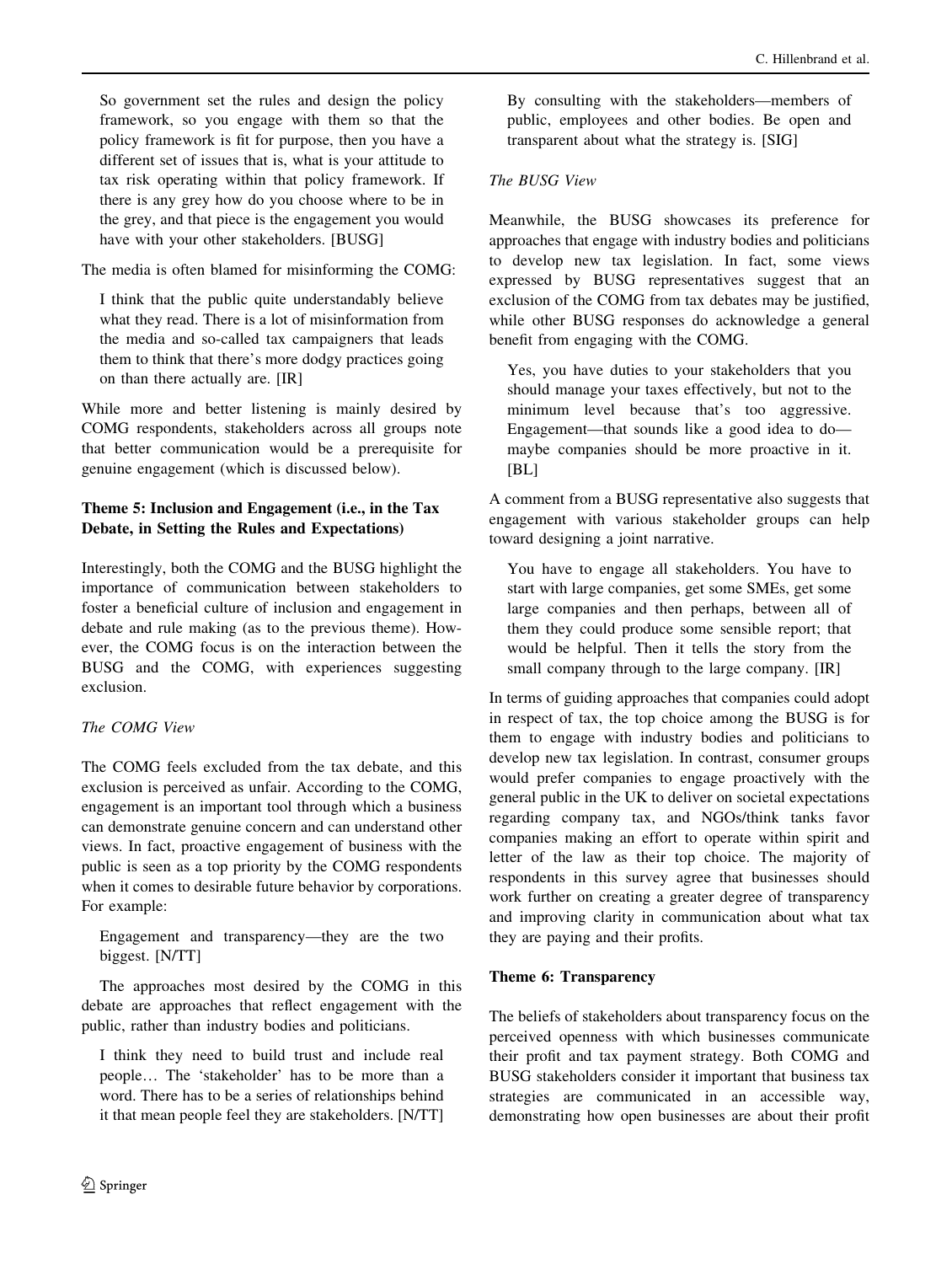and how much tax they are paying. As such, the results suggest more commonalities on this theme than on some of the other themes.

#### The COMG View

The overall COMG experience with transparency indicates that businesses are perceived to be often operating behind closed doors and that evidence of profit and tax payment is not as readily accessible as it could be. The COMG does acknowledge that profit obligation, performance pressures, and the returns of shareholders drive large businesses to explore tax options. Nevertheless, the COMG expectations of transparency indicate that businesses should openly share and disclose crucial tax information with all stakeholders in society. In COMG expectations, companies could regain public and community trust through offering understandable and applicable knowledge about what taxes they are paying and their profits. This could be achieved through more accessible reports on earnings, income, and tax strategy as well as through ''plain English reporting'' [SIG].

There should be more transparency about what is paid; that would be helpful. I think it is about making information publicly available; [businesses] rely on the media to explain those things that people don't understand. [N/TT]

There could be league tables detailing the proportion that companies paid in tax and their levels of compliance. [SIG]

Transparency would be a great help, along with greater representation [of the public body] on boards and greater accountability. [SIG]

Interestingly, the COMG perceives transparency on any business matters as a foundation for trusting relationships with stakeholders.

A company that can be open and transparent and quite bold about what it does will probably get the benefit of the doubt around its tax affairs as well. I don't think a company can advertise its tax rules and expect the public to engage with it and understand what's going on, but they can be trustworthy overall. [N/TT]

#### The BUSG View

Businesses stress that companies undertake great efforts to explain their tax charges to the financial markets, which they could extend to reach the general public through simplified communication channels. However, the BUSG raises the issue that explaining tax strategies is highly specialist and ''very problematic because of the complexity and confidentiality'' [IR]. The BUSG acknowledges that perceptions of transparency would be desirable. That is, better explanation of tax payments and why companies engage in the strategies they do. For example, a rewards system to break down complex information into easier chunks may be desirable, as would be providing more education to the public.

The advent of country-by-country reporting, which would provide more transparency. For example, the PwC Building Trust Awards for companies, getting accolades that they are transparent with tax payment.  $[IR]$ 

Offer some education, because my view is that the public perception is based on what they read in the newspapers, which is probably an inaccurate portrayal of the facts. So by explaining how the tax is calculated, what reliefs you get, and why those reliefs have been put in place by governments. [BL]

## Theme 7: Beliefs about the (Lack of a) Non-financial Purpose of Companies

This theme summarizes the beliefs of stakeholders about the purpose of business in society.

#### The COMG View

The COMG community notes little if any perceived nonfinancial purpose in most businesses, i.e., an explicit purpose linked to an altruistic, pro-social, or pro-society goal. Business focus seems to be firmly on ''making money'' [N/ TT]—however, interestingly, complying with the law within a money-making mission does not satisfy COMG respondents. The COMG expects companies to have a purpose and consider their impacts beyond mere legal frameworks; they expect them to articulate a wider purpose behind business in society, to respond to humanity-based and society-focused expectations, and to understand the letter and spirit of the law.

I think companies are now financial entities above everything else. Once that would not have been the case; 25 years ago that was not the case. Now the need to maximize shareholder value is the dominant ethos and taking every tax advantage you can is part of that. [N/TT]

It's disappointing, because their [business] aim is to maximize profits and I suppose they go to fancy accountants who will work out the best way for them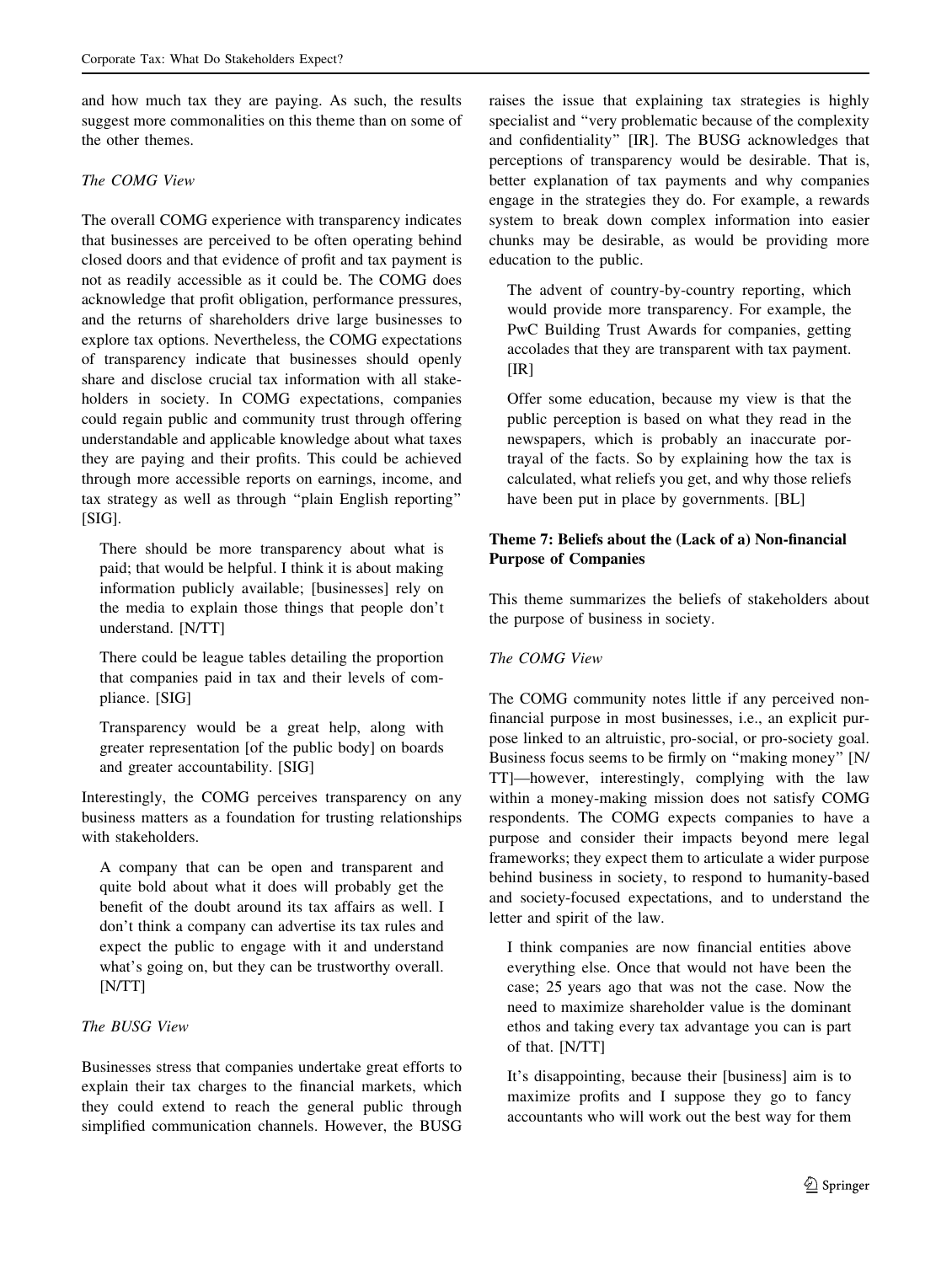to avoid paying as much tax as possible—is there no other purpose to business? [SIG]

#### The BUSG View

Experiences of the BUSG reflect that it acknowledges the self-interest of business, but that it also focuses on the role of companies as agents to benefit others. It recognizes the key concerns of the public, for example:

That large businesses are only driven by profit, don't pay enough attention to non-financial aspects to the good of society, and also I think the big thing in some businesses at the moment is employment conditions, zero-hours contracts and all that kind of stuff. [BL]

However, while showing an understanding of COMG concerns, expectations of businesses reveal that they do not feel obliged to go beyond legal requirements—that is, a business is seen as a character that is expected to operate within a legal framework, and not to do more than that. The beliefs behind these expectations indicate that although concerns are understood, they are perceived to not necessarily be well founded.

In general these concerns are not well founded; they are understandable. It's always easy to blame the other. They forget that businesses are run by people who've got similar aspirations to themselves, but at the same time there is a division between the people who run businesses and people who staff them. [BUSG]

## Theme 8: Beliefs about the Integrity/Character of Firms

The final theme explores the beliefs of stakeholders about whether business is seen to be well intentioned or not, and whether the motivation behind business activities is seen as favorable or not.

### The COMG View

The COMG expresses beliefs about integrity in comments related to honest and upright attitudes of companies, for example:

I think there is an issue around trust and whether companies are acting with integrity. [N/TT]

Beliefs of the COMG express cynicism and a lack of trust when it comes to companies acting within the letter and spirit of the law.

Through extensive use of accountants and legal professionals, there can be ways found to stay within the law, but go far beyond what was ever intended for the law and what people expect the law to be used for. Staying within the law itself is not necessarily the best benchmark of whether a company's tax practices fit with what policy makers intended or what the public expects. [N/TT]

…if you are a responsible citizen, whether you are an individual or a corporate, then you do have a moral obligation to get things right. I don't think it's enough to just comply with the law because on occasions, the law is nonsense and a lot of people know that. [SIG]

## The BUSG View

While the COMG expresses concerns over integrity, the BUSG argues that the public are not well placed to pass judgement on integrity, for example:

The public debate on this is not as sophisticated as it needs to be before companies can regulate their behavior with that. [BL]

Within the BUSG, experiences revealed the general belief that companies pay according to the law—and as such, demonstrate integrity. However, in situations of complexity and lack of clarity, players will try to maximize their own benefit. This was the view in particular regard to multi-nationals, for example:

Any multinationals, particularly those operating with a significant presence in the US, may be still able to exploit the rules. [BUSG]

However, the BUSG does not see this as a sign of bad character, but rather as a business decision.

Expectations of the BUSG indicate (again, supportive of theme 2) that society should appreciate business contribution more, i.e., job creation, shareholder and competition pressures. Beliefs around expectations of the BUSG concerning integrity reveal that, in their view, the COMG does not appreciate companies' duties and responsibilities, but focuses only on perceived unfair taxes. For example:

Obviously there's a whole load of people who perceive it to be unfair around multinational taxation, but I don't think I agree with them. Everybody thinks that the tax system is unfair relative to how it applies to them. That's the point. It's always fair for other people to pay tax. [BL]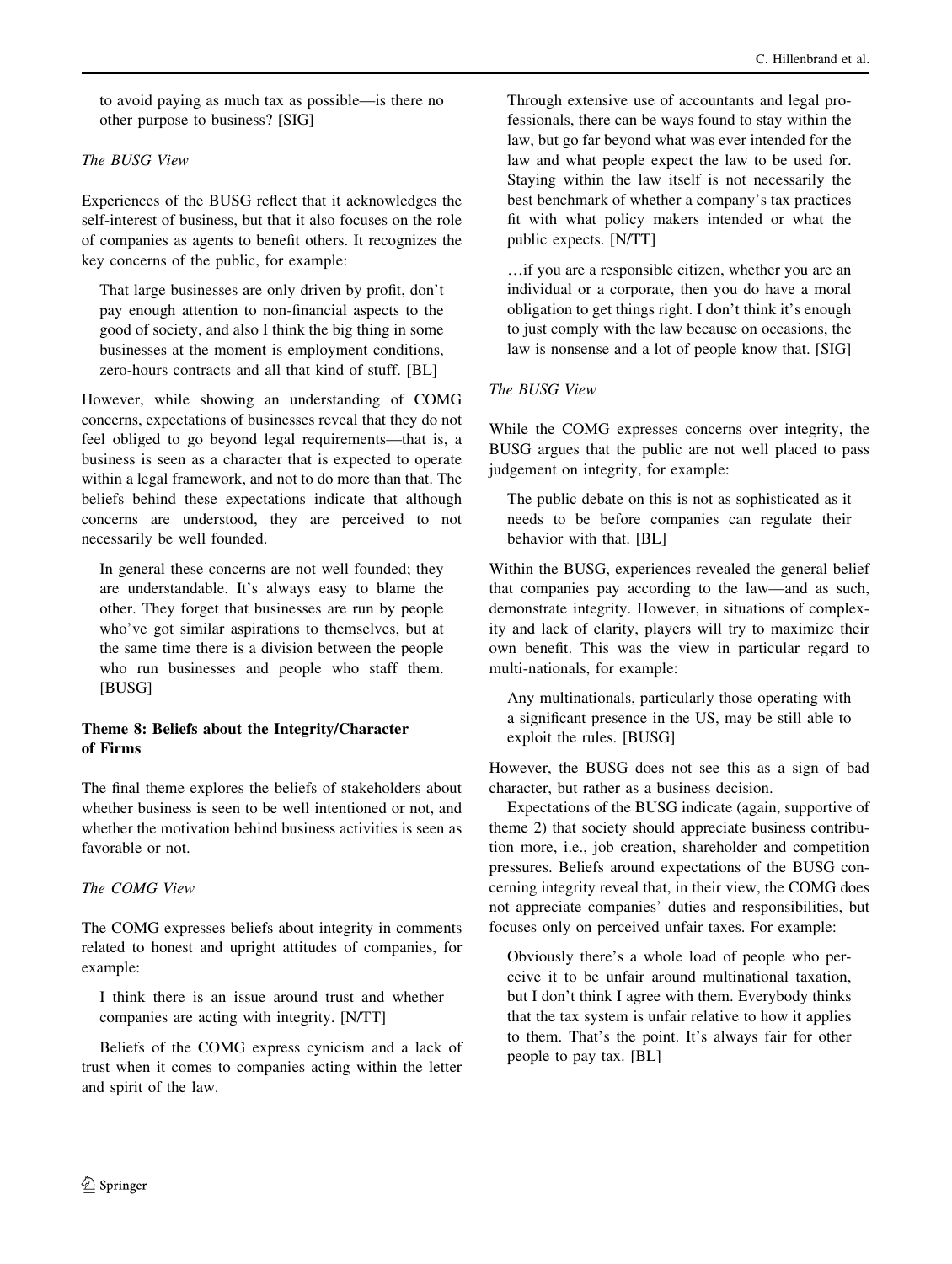#### **Discussion**

Overall, our findings suggest that stakeholders tend to sympathize with views held within their own networks (businesses leaders and industry representatives in business groups, and special interest groups, NGOs and think tanks in community groups) and tend to iterate well-established narratives within such networks. Established narratives include, for example, the business groups view that society has unrealistic/ill-informed expectations, and the community groups view that business is ill-intentioned and too narrowly focused on profits. While our results reveal some appreciation of each other's situations (such as international pressure on companies, or a sense of perceived unfairness in society if there are special tax treatments for firms), many respondents do not seem to question the validity of their own narratives. However, the themes expressed in this study provide rich grounds for exploring novel approaches for dialogue and for developing a stakeholder-based approach to corporate tax from a managerial perspective. The findings also allow us to offer suggestions for policy makers that comprise views derived from currently opposing narratives. Before exploring implications for management and policy in more detail in this article, however, we discuss our findings based on theory and in particular in terms of contributions to the literature in CSR and ethics.

#### Theoretical Contributions

This study makes three contributions to development of theory in CSR and ethics, which are outlined below.

(1) We call for, and suggest a process of, more integrated management theory in relation to responsibility Much of the CSR and ethics literature has separated the legal requirements of business from other requirements such as economic, social, societal, ethical, or discretionary responsibilities (often building on the seminal work by Carroll [1979;](#page-22-0) for reviews, see also Wood [1991;](#page-24-0) Waddock et al. [2002](#page-24-0); Lindgreen and Swaen [2010;](#page-23-0) Ghobadian et al. [2015\)](#page-23-0). Our findings suggest that, from a stakeholder perspective, such a separation is artificial and any compartmentalization of business activity is highly problematic. This article therefore calls for an integrated approach in management theory that aligns the overall strategy and purpose of business with the activities conducted in specialized departments within the organization (such as tax functions). This requires the development of more complex management theories that incorporate, rather than separate, business activities under common viewpoints, one of which is stakeholder perceptions of business (Matten and Moon [2008;](#page-23-0) Matten and Crane [2005;](#page-23-0) Waddock et al. [2015](#page-24-0)).

Interestingly, our findings offer empirical support to Freeman's ([1994\)](#page-23-0) seminal work in which he rejects what has been referred to as the ''separation thesis.'' Freeman ([1994\)](#page-23-0) describes stakeholder theory as ''one of many ways to blend together the central concepts of business with those of ethics. Rather than take each concept of business singly or the whole of ''business'' together and hold it to the light of ethical standards, we can use the stakeholder concept to create more fine-grained analyses that combine business and ethics (…)'' (p. 409). In fact, our findings suggest that respondents belonging to different stakeholder networks, such as business groups and community groups, share a common sense that using purely legal or economic reasoning will often lead to neglecting aspects related to social or ethical concerns. In fact, from a stakeholder viewpoint, there is no evidence in the findings of this study that a differentiation between different types of business responsibilities is useful or supported. On the contrary, such an approach seems to anger respondents particularly form a community perspective and is also seen as ''out of date'' and unhelpful by many business respondents. As such, theories in CSR and ethics lag behind this much more holistic view of business evidenced in the findings of this study by holding on to a legal or regulatory debate in the CSR literature (Mackey et al. [2007;](#page-23-0) Mueckenberger and Jastram [2010;](#page-23-0) Russo and Perrini [2010](#page-24-0); Svendsen and Laberge 2001). Interestingly, this call for more integrated management theory corresponds with a debate in the management literature on the purpose of business (Alexander and Douthit [2016;](#page-22-0) Hsieh [2015;](#page-23-0) Nichols [2014\)](#page-23-0) as well as with reviews in CSR and ethics literature on the holistic nature of stakeholder expectations (Aguinis and Glavas [2012](#page-22-0); Gond et al. [2011;](#page-23-0) Liston-Heyes and Ceton [2009](#page-23-0); Lucea [2010;](#page-23-0) Matten and Moon [2008;](#page-23-0) Orlitzky et al. [2015](#page-23-0)). Our study starts to integrate aspects that can be seen to relate to legal, economic, ethical, and social aspects of business by presenting a process, outlined in Fig. [1](#page-16-0) and discussed in the managerial implications below, that is developed from our empirical data to form a stakeholder perspective. As such, it may be seen as a first step toward developing a more integrated approach to management theory and practice.

(2) We identify the need to include corporate tax practices in theoretical frameworks relating to CSR, social issue management and ethics Corporate tax is a key concern in both business and stakeholder perceptions that forms part of wider judgements of the corporate responsibility and ethics of firms. This is often neglected in contemporary work, and we suggest that aspects of tax practices be included in theoretical frameworks relating to CSR, social issues management and ethical business conduct. While the blurred boundaries of current tax regulation and perceived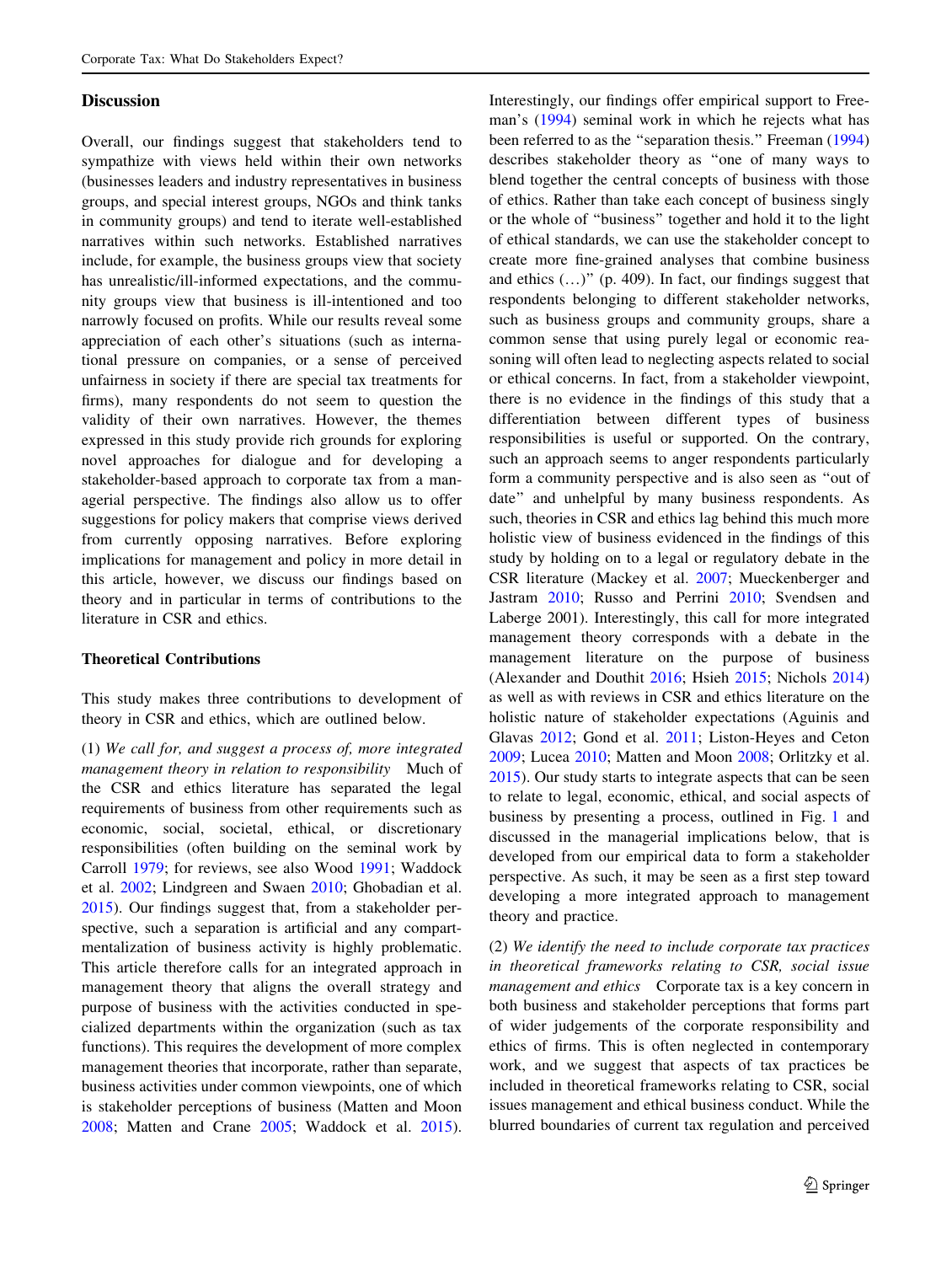<span id="page-16-0"></span>

Fig. 1 Aligning expectations on corporate tax

corporate misconduct have recently positioned corporate tax payments as a hot topic in the CSR debate, actual academic work—be it conceptual or empirical—remains scarce (Dowling [2014](#page-22-0); Graham et al. [2013;](#page-23-0) Lanis and Richardson [2015](#page-23-0); Sikka [2012;](#page-24-0) Sikka and Willmott [2010](#page-24-0)). In a pioneering study, Dowling  $(2014)$  $(2014)$  explores whether corporate tax avoidance is socially irresponsible and whether tax can be seen as a boundary condition of CSR. There are also some suggestions in the literature that if corporate tax payments are widely out of line with societal expectations, public boycotts, interference by regulators/courts or damaging press coverage may follow (Hardeck and Hertl [2014;](#page-23-0) Hoi et al. [2013](#page-23-0); Miles [1987;](#page-23-0) Orlitzky et al. [2015;](#page-23-0) Wallace [2003\)](#page-24-0). However, the concept of corporate tax is often missing in theoretical frameworks, and links to the social issues management literature in terms of the potentially explosive nature of corporate tax as subject of public interest has also been neglected (Orlitzky et al. [2003;](#page-23-0) [2015](#page-23-0)). Importantly, following advice in the CSR and ethics literatures, we have sampled in this study to include representatives from both business and community groups (Dahan et al. [2015;](#page-22-0) Roloff [2008;](#page-24-0) Waddock et al. [2015;](#page-24-0) Doh and Quigley [2014;](#page-22-0) Mitchell et al. [2015\)](#page-23-0), and thus feel that

our suggestion to include corporate tax in future work would truly represent a valid stakeholder concern.

(3) We propose to conceptualize stakeholder perceptions of responsibility as a function of business action and perceived intent, as well as their interplay Our findings provide, to the best of our knowledge, the first empirical evidence to suggest that perceptions of responsible tax practices are a function of both behavior and perceived intent, as well as their interplay. This adds to, and extends, the theoretical suggestions of Godfrey ([2005\)](#page-23-0) and Griffin and Prakash ([2014\)](#page-23-0) to suggest that an exploration of action (i.e., what a company does) as well as perceived intentions (i.e., why and how a company does what it does) are critical when exploring notions of responsibility and ethics in the context of corporate tax. Further theories should therefore ensure that perceptions of both actions and intent are included in a way that takes account of both separately as well as the interplay between these concepts, when studying stakeholder perceptions. In fact, only three of the eight themes identified in this study cluster under ''what firms need to do'' to appeal to a wide group of stakeholders, whereas the remaining five themes fall under two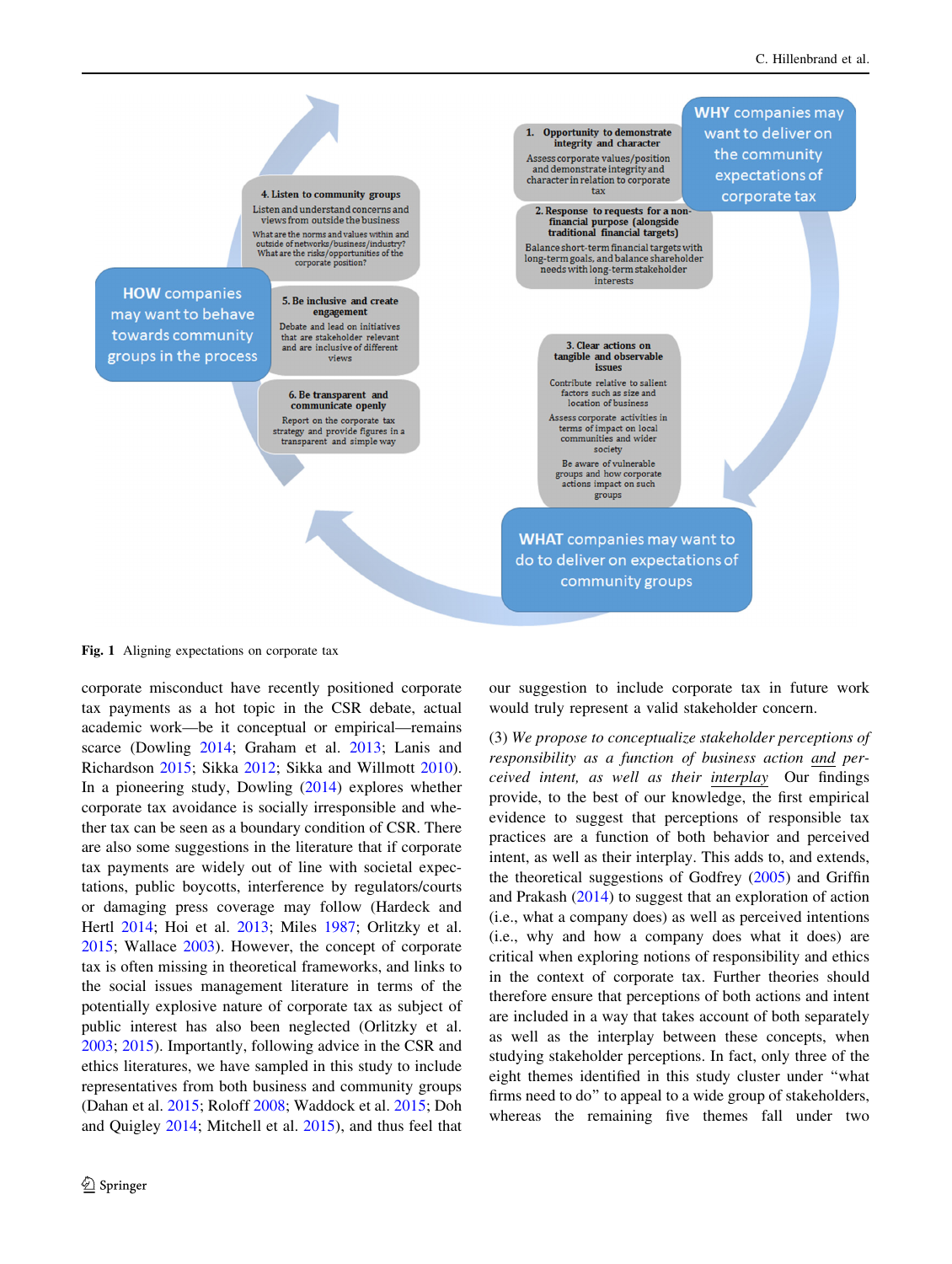additional categories of ''how'' and ''why'' firms need to engage with stakeholders in the process of fulfilling the "what" of expectations. We thus build on a noteworthy theoretical contribution in the recent CSR literature, in which Godfrey ([2005\)](#page-23-0) argues that moral reputation is built not only through the actual activities that firms engage in, but also, importantly, on the motives that underlie firms' activities, and how they are viewed by firm stakeholder groups. While Godfrey ([2005\)](#page-23-0) and subsequently Griffin and Prakash [\(2014](#page-23-0)) as well as Hillenbrand et al. ([2012\)](#page-23-0) differentiate between the actions of the actor/firm (the "what?" in this paper) and the character/motive of the actor/firm (the ''why?'' in this paper), we identify, from the findings in our study, a third category of ''how?''—the process by which an actor/firm may conduct its activities and illustrate its character/motivation. This third category of ''how'' firms need to engage with stakeholders in the tax debate seems to matter significantly to stakeholders, and particularly emotionally to community groups, which perceive that they are being excluded, not listened to, and not engaged with in the process (Colquitt et al. [2013](#page-22-0); Shin et al. [2015\)](#page-24-0). In other words, the perceived norms and narratives surrounding corporate tax activities may act as a catalyst to interpret firm behavior either positively or negatively (Helmig et al. [2016](#page-23-0); Lopez-De-Pedro and Rimbau-Gilabert [2012;](#page-23-0) Roloff [2008](#page-24-0); Siltaoja and Lähdesmäki [2015](#page-24-0); Svendsen and Laberge [2005\)](#page-24-0).

We now turn to the implications for practice and policy, respectively. To provide an overview for the next two sections, Table [5](#page-18-0) summarizes implications from our findings for managers as well as policy makers.

#### Managerial Implications for Aligning Expectations on Corporate Tax

There is some evidence in the academic literature that companies are concerned about how their corporate tax approaches may affect reactions by stakeholders. For example, Graham et al. [\(2013](#page-23-0)) found that two-thirds of surveyed senior managers feared reputational damage as a negative consequence of adopting a tax planning strategy. Likewise, Austin and Wilson [\(2013](#page-22-0)) find that companies owning very valuable brands tend to pay higher effective tax rates than otherwise identical firms—presumably to avoid any negative incident. Findings such as these suggest that, from a firm perspective, corporate tax may be a potential threat to reputation and brand, and needs to be managed to forego tax-related crises and costly repayments (Crane et al. [2015](#page-22-0); Orlitzky et al. [2015](#page-23-0); Waddock et al. [2002;](#page-24-0) Welcomer [2002](#page-24-0); West et al. [2015\)](#page-24-0). However, very little is known to date from existing CSR studies about what stakeholders actually think concerning corporate tax—and the potential for dialogue between different

stakeholders from within and outside the business in this process has not yet been explored (Mueckenberger and Jastram [2010;](#page-23-0) Russo and Perrini [2010](#page-24-0); Svendsen and Laberge [2005](#page-24-0)). The findings in this study go some way toward creating a joint understanding by suggesting categories of expectations and potential for dialogue derived from stakeholder views that are currently often opposed.

Indeed, in the light of recent scandals surrounding corporate tax, businesses may be well advised to think of their tax strategies from a multi-stakeholder perspective and to engage proactively with community groups to understand public expectations (Crane et al. [2015;](#page-22-0) Waddock et al. [2002](#page-24-0); Welcomer [2002;](#page-24-0) West et al. [2015\)](#page-24-0). As outlined earlier in this paper, corporate tax, while currently very much in the public eye, is different from other managerial issues in a number of ways, most importantly: blurred boundaries between what is voluntary and mandatory, a lack of transparency and communication by many businesses, and a sense of perceived unfairness felt by many in society. As such, a dialogue between business and society on issues related to corporate tax needs to be facilitated and conducted in a sensitive and appreciative manner (Kujala et al. [2012;](#page-23-0) Mitchell et al. [2016](#page-23-0); Money et al. [2012](#page-23-0)). However, multi-stakeholder engagement in practice is described as a long-term process that requires an open mind-set, significant emotional and cognitive effort, and a sense of goodwill toward groups with different backgrounds and agendas—hence it requires a genuine desire and engagement by business and community representatives to participate in such a process (Helmig et al. [2016](#page-23-0); Lopez-De-Pedro and Rimbau-Gilabert [2012;](#page-23-0) Mackey et al. [2007](#page-23-0); Roloff [2008;](#page-24-0) Siltaoja and Lähdesmäki [2015](#page-24-0)). The findings in this study show a strong desire from community groups to be listened to and to be included in a debate with all parties affecting and affected by corporate tax payments. Our study finds, perhaps most importantly, that the accompanying intent and motivation behind corporate tax approaches are of key interest and concern to community groups. This therefore can provide a starting point for managers to engage in a corporate tax dialogue with players outside the business: the goal to clarify corporate purpose, motivation, and intent with regard to the wider business as well as corporate tax. Importantly, both community and business stakeholders see a need and the potential for better dialogue and more transparent and understandable information—in other words, all channels of communication are open for business to engage in. In Fig. [1](#page-16-0), we summarize the findings of our study from a managerial perspective. We start with the ''why?'' of our findings for this part, as we believe it provides business with an opportunity to focus on its own values and character as a foundation of any subsequent activity. This is then followed by the ''what?'' and the ''how?'', outlined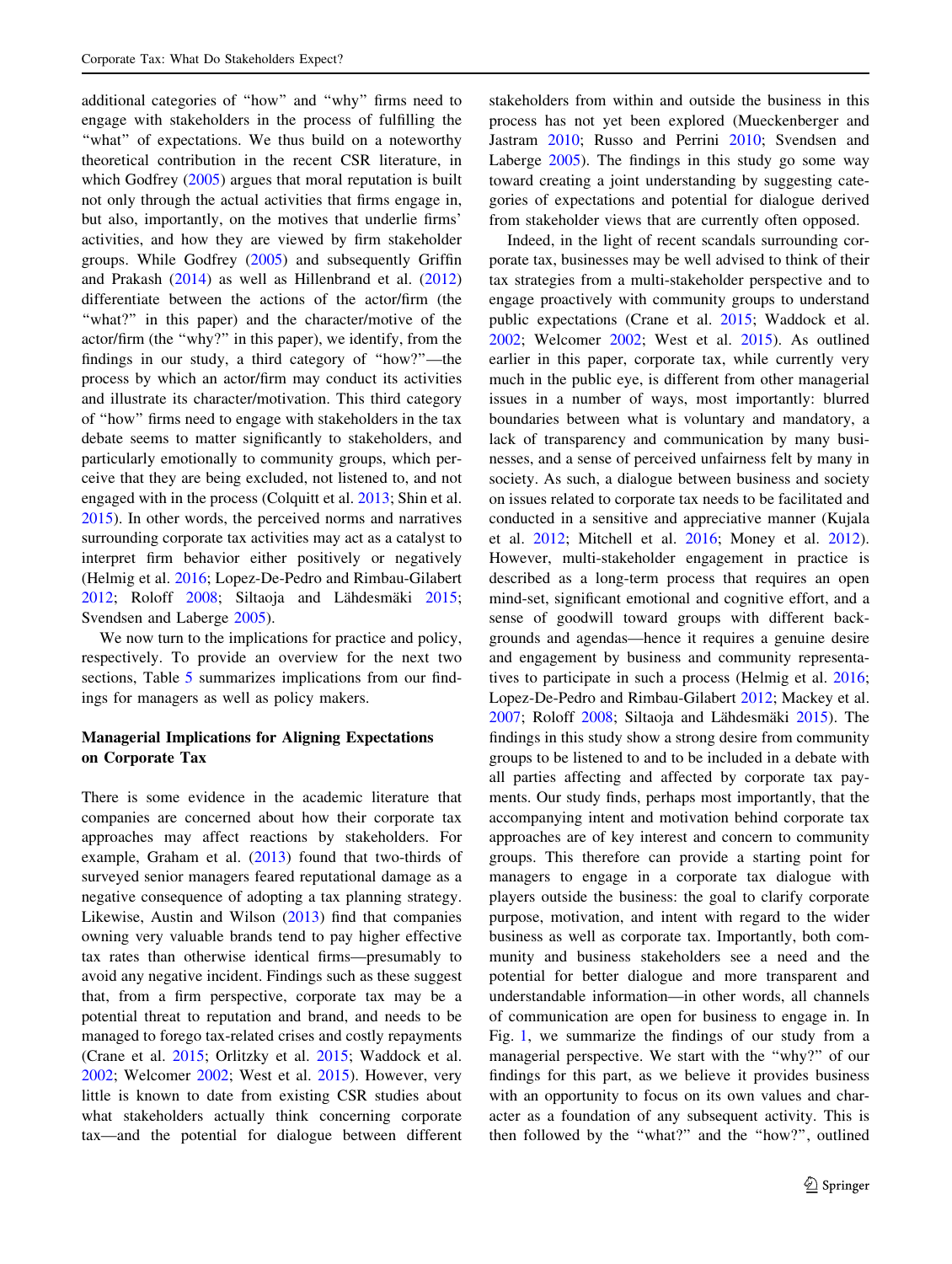| from findings for managers and policy maker |
|---------------------------------------------|
|                                             |
|                                             |
|                                             |
| Ĭ<br>----                                   |
|                                             |
| ماطم<br>Š                                   |

<sup>2</sup> Springer

<span id="page-18-0"></span>

| industry-wide standards for responsible tax approaches<br>vulnerable groups are seen to be treated<br>purpose of transparency and inclusion)<br>powerful stakeholders<br>Following Griffin and<br>Listen to community<br>and understood<br>(contribution in relation to salient factors; balance<br>in relation to multiple stakeholder and societal<br>inclusion and engagement; transparency)<br>needs; equality on power issues)<br>How companies need to do it<br>What companies need to do<br>(Listening; | Managerial implications                                                                                                                                                                                                                                                                                                                                                                                                                                                                                                                                                                                                                                                                                                                                                                                                                                                                                                                                                                                                                                                                                                                                                                                                                                                                                                                                                                                    | Policy implications                                                                                                                                                                                                                                                                                                                                                                                                                                                                                                                                                                                                                                                                                                                                                                                                                                                                                                                                                                                                                                                                                                                                                                                                                                                                                                                                                                                                                                                                                                                                                                                                                                                                                                                                                                                                                                                                                                                                                                                                                                                                                                                                                                                                                                             |
|----------------------------------------------------------------------------------------------------------------------------------------------------------------------------------------------------------------------------------------------------------------------------------------------------------------------------------------------------------------------------------------------------------------------------------------------------------------------------------------------------------------|------------------------------------------------------------------------------------------------------------------------------------------------------------------------------------------------------------------------------------------------------------------------------------------------------------------------------------------------------------------------------------------------------------------------------------------------------------------------------------------------------------------------------------------------------------------------------------------------------------------------------------------------------------------------------------------------------------------------------------------------------------------------------------------------------------------------------------------------------------------------------------------------------------------------------------------------------------------------------------------------------------------------------------------------------------------------------------------------------------------------------------------------------------------------------------------------------------------------------------------------------------------------------------------------------------------------------------------------------------------------------------------------------------|-----------------------------------------------------------------------------------------------------------------------------------------------------------------------------------------------------------------------------------------------------------------------------------------------------------------------------------------------------------------------------------------------------------------------------------------------------------------------------------------------------------------------------------------------------------------------------------------------------------------------------------------------------------------------------------------------------------------------------------------------------------------------------------------------------------------------------------------------------------------------------------------------------------------------------------------------------------------------------------------------------------------------------------------------------------------------------------------------------------------------------------------------------------------------------------------------------------------------------------------------------------------------------------------------------------------------------------------------------------------------------------------------------------------------------------------------------------------------------------------------------------------------------------------------------------------------------------------------------------------------------------------------------------------------------------------------------------------------------------------------------------------------------------------------------------------------------------------------------------------------------------------------------------------------------------------------------------------------------------------------------------------------------------------------------------------------------------------------------------------------------------------------------------------------------------------------------------------------------------------------------------------|
|                                                                                                                                                                                                                                                                                                                                                                                                                                                                                                                | development. Managers may want to think about how they can utilize the subject of<br>corporate tax to support voluntary programs and to work with community groups and<br>Assess tax payments in relation to local/regional/national societal standards, and in<br>business and will judge business accordingly. Business is perceived as powerful and<br>policy makers to create kite mark and tax-related standards that are widely supported<br>Engage in collaborative mechanisms and work with others to create kite marks and<br>Prakash (2014), managers may want to think about corporate tax<br>governments, non-governmental organizations, and other players to achieve specific<br>relation to the economic situation of a community as well as in relation to how<br>intuitively make sense of corporate tax payment relative to the size and location of<br>Perhaps most importantly, managers need to understand that community stakeholders<br>tax-related objectives. As Griffin and Prakash outline (p. 473), such objectives can<br>community groups desire tangible contributions by business and support for less<br>in terms of collaborative mechanisms, such as how firms can partner with<br>range from strengthening local communities to furthering wider economic                                                                                                              | landscape and comparison between individuals and companies as well as vulnerable/<br>powerless versus powerful groups. There is an opportunity for views to be understood<br>Both business groups and community groups are keen to engage with policy makers<br>Differences in stakeholder views relate to business groups focused on the international<br>landscape and comparison with peers, while community groups focus on the national<br>due to the power that policy makers have—and would thus be keen to be invited to<br>approaches by introducing pro-societal initiatives that firms can invest in (as part of<br>and integrated through a multi-stakeholder dialogue that policy makers can lead on.<br>discuss options with government. As such, findings in this study suggest that policy<br>charitable organizations or through the development of skills and education in local<br>other types of businesses, as well as to international standards and norms. There is<br>account of national and international norms and that consider the interests of<br>makers should compare corporate tax practices to those applied to individuals and<br>their corporate tax duties), such as providing corporate expertise and facilities to<br>room to create standards across national and international boundaries that do not<br>Through multi-stakeholder engagement create behavioral standards that take<br>Policy makers may also want to consider widening the "what?" of corporate tax<br>appear to disadvantage any business or community stakeholder<br>Introduce options for contributions in kind<br>business and communities                                                                                                                                                                                                                                                                                                                                                                                                                                                                                                                                                                                                        |
|                                                                                                                                                                                                                                                                                                                                                                                                                                                                                                                |                                                                                                                                                                                                                                                                                                                                                                                                                                                                                                                                                                                                                                                                                                                                                                                                                                                                                                                                                                                                                                                                                                                                                                                                                                                                                                                                                                                                            | communities                                                                                                                                                                                                                                                                                                                                                                                                                                                                                                                                                                                                                                                                                                                                                                                                                                                                                                                                                                                                                                                                                                                                                                                                                                                                                                                                                                                                                                                                                                                                                                                                                                                                                                                                                                                                                                                                                                                                                                                                                                                                                                                                                                                                                                                     |
|                                                                                                                                                                                                                                                                                                                                                                                                                                                                                                                | groups and actively report on the results of listening                                                                                                                                                                                                                                                                                                                                                                                                                                                                                                                                                                                                                                                                                                                                                                                                                                                                                                                                                                                                                                                                                                                                                                                                                                                                                                                                                     | Define own role not only as law-maker, but as facilitator of communication                                                                                                                                                                                                                                                                                                                                                                                                                                                                                                                                                                                                                                                                                                                                                                                                                                                                                                                                                                                                                                                                                                                                                                                                                                                                                                                                                                                                                                                                                                                                                                                                                                                                                                                                                                                                                                                                                                                                                                                                                                                                                                                                                                                      |
| Communicate in more simple language with more transparency<br>(4) including tax information in corporate responsibility reports;<br>(5) independently verify reports, for example by auditing firms<br>understands the full<br>examples;<br>.<br>S                                                                                                                                                                                                                                                             | views in line with functional initiatives (such as to enhance the employee voice in the<br>outcomes such as employee engagement and customer retention. Managers may also<br>want to engage in dialogue about cross-functional/corporate initiatives in relation to<br>Findings in this study encourage managers to actively listen to community groups and to<br>be inclusive and engaging in the corporate tax debate. Following Griffin and Prakash<br>websites, voluntarily, globally (information about tax paid in different markets), and<br>(2) using analogies and metaphors (the story approach) to make sure that the audience<br>Importantly, better communication and more transparency in reporting can be achieved<br>(1) publishing business results in relation to tax in an accessible manner on company<br>appropriately framed for different levels of financial knowledge among audiences;<br>picture rather than just publishing spreadsheets and numbers;<br>(2014), managers may want to think about listening to and including stakeholder<br>corporate tax (such as improving corporate governance in the area of tax for the<br>corporate tax debate and be consumer oriented when deciding on tax policies).<br>(3) translating percentages and abstract numbers into pound figures and tangible<br>Importantly, managers could measure how such activities impact on business | in simple formats such as "frequently asked questions." They may also suggest that<br>stakeholders have before responding. There is room for policy makers to work toward<br>stakeholder perceptions of company practices in reporting, and report on tax practices<br>a format that people understand, e.g., "the amount of tax paid by this industry equates<br>FTSE 100 companies this year equates to y number of individual tax payers"; or "the<br>issues that business deems important, while community groups believe understanding<br>encouraging companies to listen and inform), and providing opportunities for genuine<br>Importantly, policy makers could also summarize corporate tax payments across firms in<br>to the restoration of x miles of potholes in public roads"; "the amount of tax paid by<br>Findings in this study suggest that policy makers should encourage business to consider<br>can be achieved by business first listening to the concerns and important issues that<br>aspects of a "why?" "what?" "how?" approach. In the future, policy makers could<br>stakeholders. While both groups agree that there needs to be increased understanding,<br>focused on shareholders and governments, while community groups focus on wider<br>Require companies to report on tax practices in easy-to-understand formats and<br>amount of tax paid by small and medium-sized businesses this year equates to the<br>business thinks understanding can be achieved through informing stakeholders on<br>community views more explicitly: differences in views relate to business groups<br>Policy makers may want to think about the requirements for companies to include<br>companies may want to report on tax practices using a framework that includes<br>integrating both views by a process of listening and informing (and particularly<br>consider asking companies to have stakeholder representation on boards and be<br>Require companies to report on stakeholder expectations with regard to tax<br>support companies to make payment information more tangible<br>involved in discussions of corporate tax policies<br>amount of tax collected by a country such as z"<br>engagement with the views of all players |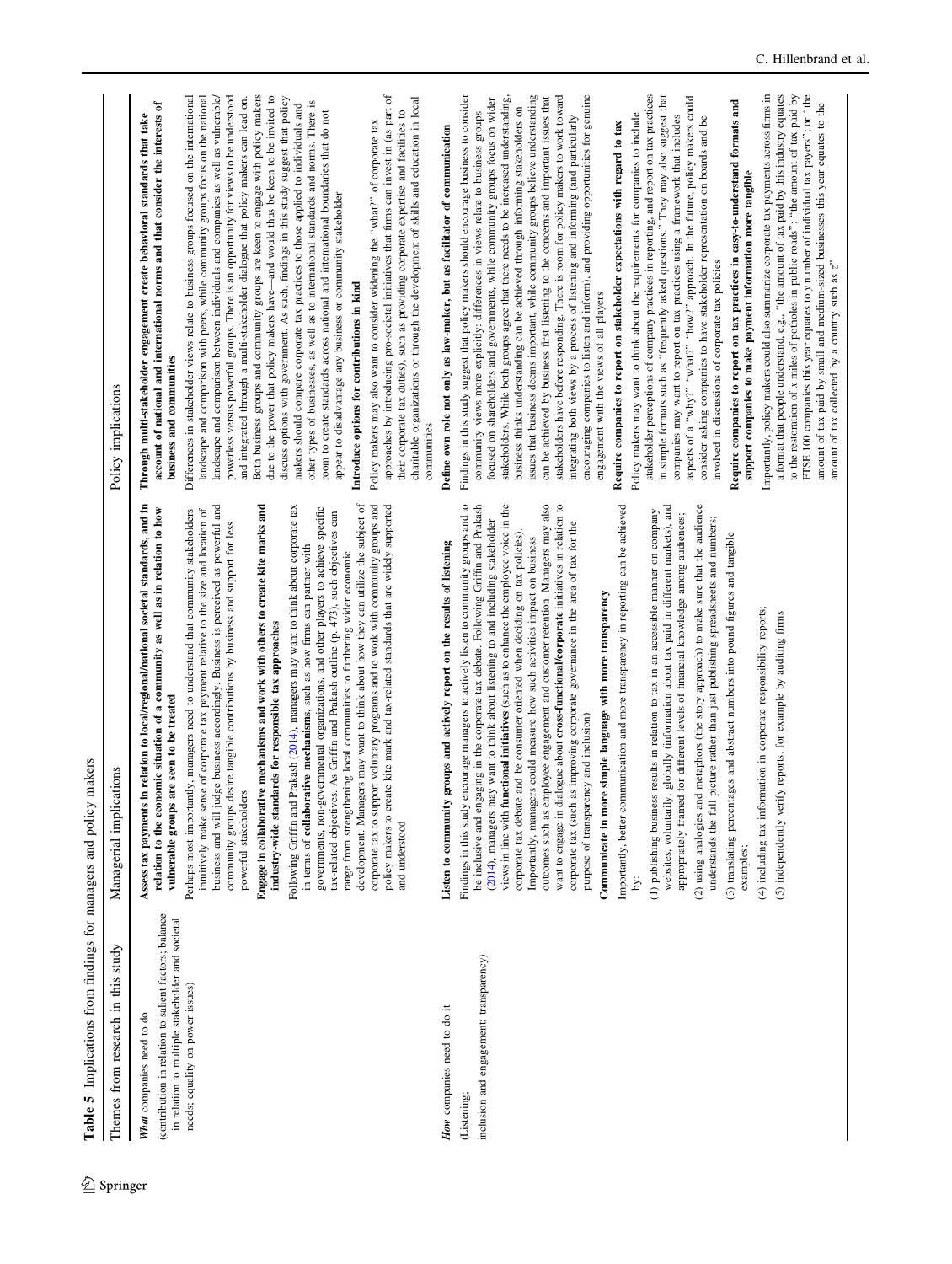| Themes from research in this study | Managerial implications                                                                                                                                                    | Policy implications                                                                                                                                                         |
|------------------------------------|----------------------------------------------------------------------------------------------------------------------------------------------------------------------------|-----------------------------------------------------------------------------------------------------------------------------------------------------------------------------|
| Why companies need to do it        | Answer the question "why do we exist" from a multi-stakeholder perspective                                                                                                 | Require companies to prepare a statement "why we exist" that explicitly                                                                                                     |
|                                    | Non-financial purposes; motivation; integrity and Findings in this study encourage managers to consider the wider purpose of business and                                  | acknowledges the trade-offs made between stakeholders in developing tax policy                                                                                              |
| character)                         | demonstrate non-financial purposes and integrity in how they act on the issue of                                                                                           | Findings in this study suggest that policy makers may want to request businesses to                                                                                         |
|                                    | corporate tax. This requires a change of mind-set as, currently, corporate tax is often                                                                                    | consider their role in society explicitly and to act as citizens with non-financial                                                                                         |
|                                    | seen to be practiced "behind closed doors" and not linked to a wider purpose.                                                                                              | purposes (alongside financial targets) and integrity. This may include a requirement to                                                                                     |
|                                    | aware that firm activities are being judged in conjunction with<br>Managers need to be                                                                                     | report on non-financial targets                                                                                                                                             |
|                                    | cheating society of important resources regardless of what the actual intention may be<br>perceived motivation. Hence a firm that pays very little tax may be perceived as | Invite business to work with community groups on issues of purpose and<br>motivation, e.g., through diverse stakeholder representation on boards                            |
|                                    | Voluntarily include community groups (and other stakeholders) to discuss role of<br>business in society/communities and consider joint sign-off on tax policy              | appealing purpose for business could be to request societal representation on business<br>One way of achieving a more balanced role of business in society and to co-create |
|                                    | Following Griffin and Prakash (2014, p. 471/472), managers may want to think about                                                                                         | boards, including employee representation, customer representation, community                                                                                               |
|                                    | cross-functional/corporate initiatives in framing their purpose jointly with multiple                                                                                      | representation.                                                                                                                                                             |
|                                    | stakeholder representation. Firms can demonstrate integrity and character by                                                                                               |                                                                                                                                                                             |
|                                    | voluntarily fostering governance initiatives that could require tax policy to be                                                                                           |                                                                                                                                                                             |
|                                    | developed and signed off by representatives of multiple purpose                                                                                                            |                                                                                                                                                                             |

earlier, to allow practicing managers to reflect on the process of aligning expectations of corporate tax in a sequential manner.

Figure [1](#page-16-0) summarizes "why" companies may want to deliver on community expectations of corporate tax as an opportunity to demonstrate integrity and character as well as a way of responding to requests to exhibit a non-financial purpose alongside financial targets. This stage is particularly important for managers to get buy-in to any subsequent strategy; only if corporate intent and motivation are being perceived as credible and acceptable will community groups support related behavior. As outlined in more detail in Table [5](#page-18-0), this stage encourages managers to answer the question, ''why does the business exist?'' from a multi-stakeholder perspective. The subject of tax is seen by community groups as important in judging firm integrity and character, and managers may want to define and relate corporate purpose to tax policies as a step to clarify the corporate position in this regard. Furthermore, it encourages business to voluntarily include community groups (and others stakeholders) to discuss the role of business in society/communities and possibly even sign-off on tax policy in a joint manner. Following Griffin and Prakash [\(2014](#page-23-0)), managers may want to think about cross-functional/corporate initiatives in framing their purpose jointly with multiple stakeholders. As such, tax-related activities can be used to improve the governance of a firm, and managers can demonstrate the integrity and character of firms by voluntarily supporting initiatives that seek to provide for investor protection, outline corporate codes of conduct, require new financial disclosures, or create binding guidelines outlining expected corporate behavior (Griffin and Prakash [2014,](#page-23-0) p. 471/472).

As a next step, Fig. [1](#page-16-0) turns to "what" companies may want to do to deliver on expectations of community groups. As the findings from this study suggest, a major concern for community groups is whether firms contribute in line with what the former perceive would be fair given firm size, capacity, and location. Interestingly, a number of business representatives in this study express some sympathy with this view: they can understand that it may, intuitively, seem wrong that a major company should pay very little tax if they operate in a country, while others (be they smaller businesses or individuals) may not get the same allowances. As such, managers may want to assess corporate tax payments in relation to local, regional, and national societal standards, in relation to the economic situation of a community as well as in relation to how vulnerable groups are seen to be treated. As a further step, business may want to engage in what Griffin and Prakash ([2014\)](#page-23-0) call collaborative mechanisms and work with others to create kite marks and industry-wide standards. Interestingly, from a community perspective, the form and channel of firm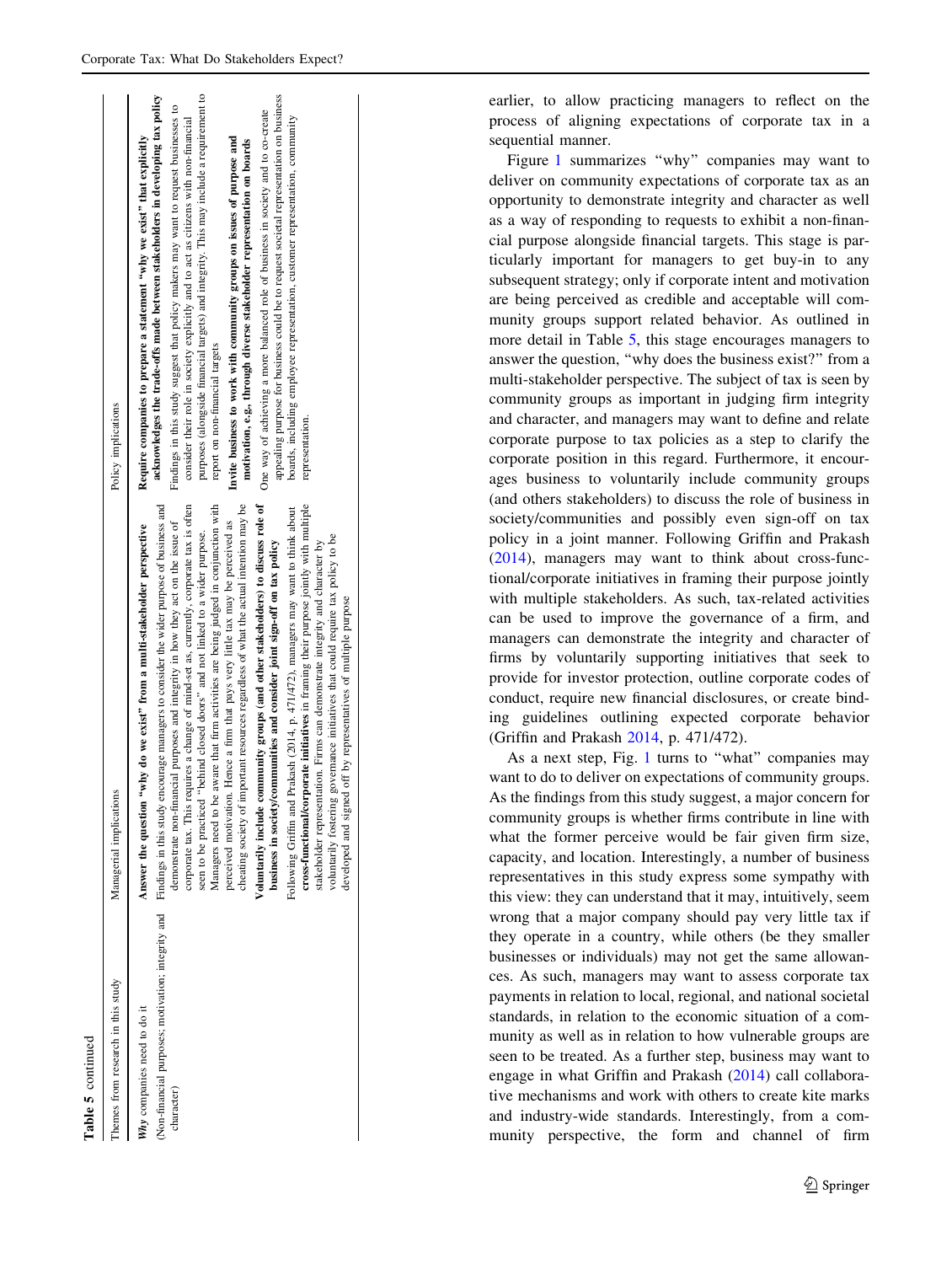contribution could become a topic for dialogue between business, community groups, and policy makers. Following Griffin and Prakash [\(2014](#page-23-0)), for example, firms may want to think about contributions in terms of partnering with governments, non-governmental organizations, and other players to jointly achieve societal objectives that would otherwise be part of public budgets (such as providing corporate expertise to societal groups, supporting skills and education in local communities, or developing infrastructure).

Finally, Fig. [1](#page-16-0) suggests "how" business groups may want to behave toward community groups in the processes outlined above. Importantly, community groups want to be listened to more by business groups: they desire an inclusive and engaged debate as well as transparent communication. For business groups, this may mean widening their circles, and to engage not only with stakeholders that may be seen as instrumentally useful in setting tax rules and regulations (i.e., government, shareholders, and policy makers) but with a wider group of societal players. A useful strategy for managers would be to actively listen to community groups (e.g., through outreach activities, open days, and by inviting key players from society into the business) and then to report on the results of listening back to these groups. Griffin and Prakash ([2014\)](#page-23-0) suggest a number of functional initiatives that could be utilized to elicit views from stakeholders such as employees, customers, and suppliers. Furthermore, following Griffin and Prakash ([2014](#page-23-0)), business may want to initiate governance processes on the subject of tax policy and work in crossfunctional and corporate initiatives at the highest level to debate issues of inclusion and transparency. In terms of better communication, Table [5](#page-18-0) outlines a number of concrete steps that managers can follow to encourage simple and easy-to-understand language on corporate tax. These include, for example, framing information appropriately for audiences with differing financial knowledge and independently verifying reports. Abstract numbers and figures should be translated into tangible examples and pound figures, and stakeholders could be included in the process of compiling and disseminating outcomes. Such approaches have been applied in other areas of CSR but to our knowledge not in the field of corporate tax.

#### Policy Implications

The recent debate around corporate tax in the UK poses interesting challenges not only for scholars and practicing managers. Community groups who express unease, if not outright anger, about corporate tax contributions call on policy makers and the government to review the current situation. Our study suggests that a possible starting point for policy makers could be the finding that business groups

and communities groups in the UK often differ in their understanding, i.e., on what is actually happening, who is to blame, and why businesses behave in the way they do. As such, policy makers may have a role to play in facilitating mutual listening and understanding. The findings in our study suggest an urgent need for dialogue between different players in society so that areas of joint interest can be identified and mutually agreeable solutions can be found. In the following, we outline a number of areas where expectations from business groups and community groups differ and how policy makers could go about building bridges in a currently divided society.

Differences between the expectations of community groups and business groups on the ''why?'' of business behavior show that businesses are still strongly focused on the interest of owners and shareholders, while community groups focus much more widely on multiple stakeholders and the harm that business can inflict on society in its pursuit of profits. As community groups explicitly ask for tangible evidence of integrity and character from business and desire business to demonstrate purpose beyond profit maximization, policy makers may want to encourage businesses to work with community groups on such issues. Indeed, policy makers could request societal representation on business boards (including employee representation, customer representation, and community representation) as a forum where the purpose of business and tax policy could usefully be debated and negotiated. As Table [5](#page-18-0) furthermore outlines, policy makers could require companies to prepare a statement on ''why they exist,'' that explicitly acknowledges the trade-offs made between different stakeholders that a firm has to make when developing tax policy. Interestingly, and related to the ''why?'' aspect discussed here, our findings suggest that the role of government in setting and enforcing tax regulations is not as clear to representatives of business groups and community groups as it could be: while other CSR issues are seen as the pure responsibility of firms, tax regulations are set by governments who should represent the interests of citizens but who are perceived by some to be "in bed with business." Policy makers may need to assist business in clarifying "why" businesses need to behave more responsibly in the area of corporate tax to create the foundation for more tangible action by business going forward.

Differences in views on the ''what?'' of business behavior show that business groups look to the international landscape and comparison with peers when judging the fairness and size of tax contributions, while community groups are focused on how corporate tax payments compare with rules for individuals, and how less powerful groups in society are treated. Policy makers may thus work toward creating behavioral standards for firms that take account of national and international norms, as well as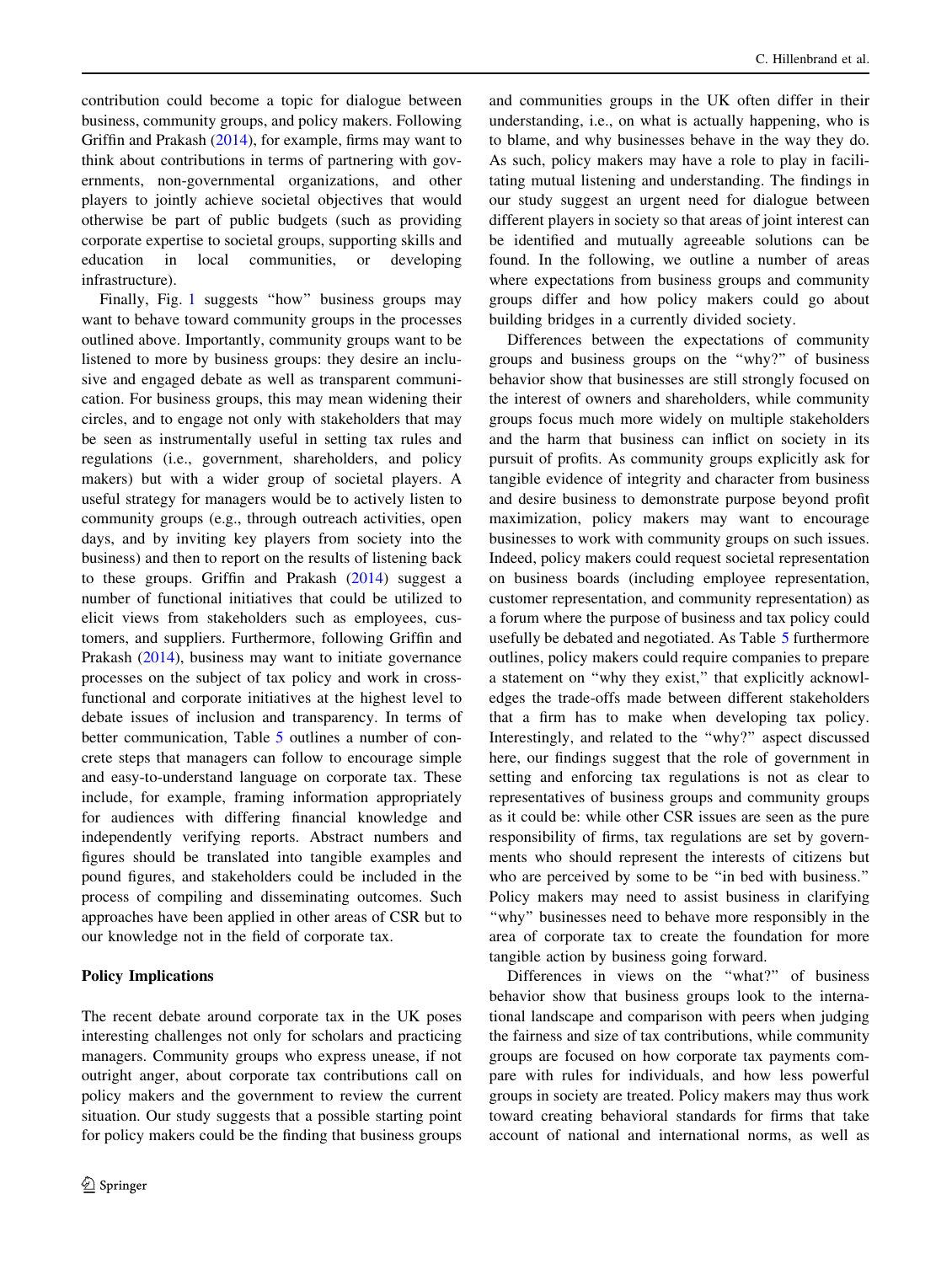considering the interests of individuals, local communities, and wider society. As such, policy makers may want to consider widening the ''what?'' of corporate tax approaches by introducing options for contributions in kind. Many companies have valuable resources that they can use to assist community groups and society to achieve improvements in living standards and other issues of concern. For example, firms could offer corporate expertise and facilities to charitable organizations, or contribute toward the development of local communities through educational initiatives, support for infrastructure, and preservation of natural resources.

Finally, differences between the expectations of community groups and business groups on the ''how?'' of business behavior suggest that business groups are more interested in speaking to governments and shareholders than to community groups in the tax debate. Perhaps more worryingly, business groups believe that more understanding in community groups can be achieved through informing stakeholders on issues that business deem important, while community groups desperately want to be listened to by business, rather than being talked at. Policy makers can play a vital role as facilitators of communication in bringing business groups and community groups together. Furthermore, policy makers could require companies to report on stakeholder expectations with regard to tax in simple formats, such as ''frequently asked questions'' and can work with companies and industries to make information more tangible, such as through the use of analogies and metaphors as outlined in Table [5](#page-18-0). More holistically, policy makers could suggest that companies report on tax policies in the format of a ''why?'' ''what?'' "how?" framework, as suggested in this study, or develop a similar framework based on work with wider stakeholder representation.

#### Limitations and Conclusions

#### Limitations and Future Research

This study has a number of limitations that could usefully be addressed in future research. We elicit views from two broad stakeholder groups that represent views internal and external to business. As a next step, however, it would be interesting to gather views from a larger group of citizens as well as government representatives to ensure that civil society is represented in as broad a context as possible.

Within our sampling approach, we have unequal numbers of stakeholders within our two broad stakeholder categories. While this was a deliberate step to ensure that a wide spread of NGO/think tank views across interests and political agendas are included, the number of special interest groups may appear comparatively low in this context. While the main purpose of including special interest groups was to ensure representation of consumer interests, and as such consumer bodies were sampled in this category, alternative ways of sampling public body views outside of these groups could be envisaged for future studies.

Furthermore, our research focus was on studying stakeholder perceptions in terms of their expectations. This was deemed a useful approach, following much precedence in the stakeholder literature, as a common rationale is that stakeholder perceptions are critical as they become a reality through stakeholder behavior, which in turn drives business success. However, it would also be interesting to conduct observational and behavioral studies next, to investigate which corporate tax approaches are creating behavioral support with stakeholders.

Finally, it would be interesting conceptually to more fully link corporate tax research to the social issues literature, and to see how corporate tax payment, or lack thereof, is related to disasters and anti-corporate activism. Such an endeavor could usefully build on Orlitzky et al. [\(2015](#page-23-0)) and Griffin and Prakash ([2014\)](#page-23-0) to combine levels of influence (such as national business systems, industry, company and time) in the context of tax with CSR initiatives, mechanisms and outcomes.

#### **Conclusions**

Business groups and community groups are segments in society that are often seen as not speaking directly to each other. Communication typically gets channeled through the media—as such, these segments tend not to operate in the same networks and may also base their views on different sets of norms and expectations. This leads representatives of these groups to develop different narratives as to what constitutes fair corporate tax payment in the context of UK business, iterated in different camps. In order to move this debate to a more aligned position, the findings from this study suggest that stakeholders from different networks need to start communicating with each other, through listening, inclusive debate, and transparency. Perhaps surprisingly to some businesses, our findings suggest that corporate tax approaches supported by stakeholders require companies to re-think not just their actions, but importantly, to be aware of how their motivations and intentions are perceived and whether credible and meaningful exchanges with stakeholders are being formed. The research findings presented in this paper provide an indepth commentary from community groups as well as business representatives on how views differ, how they can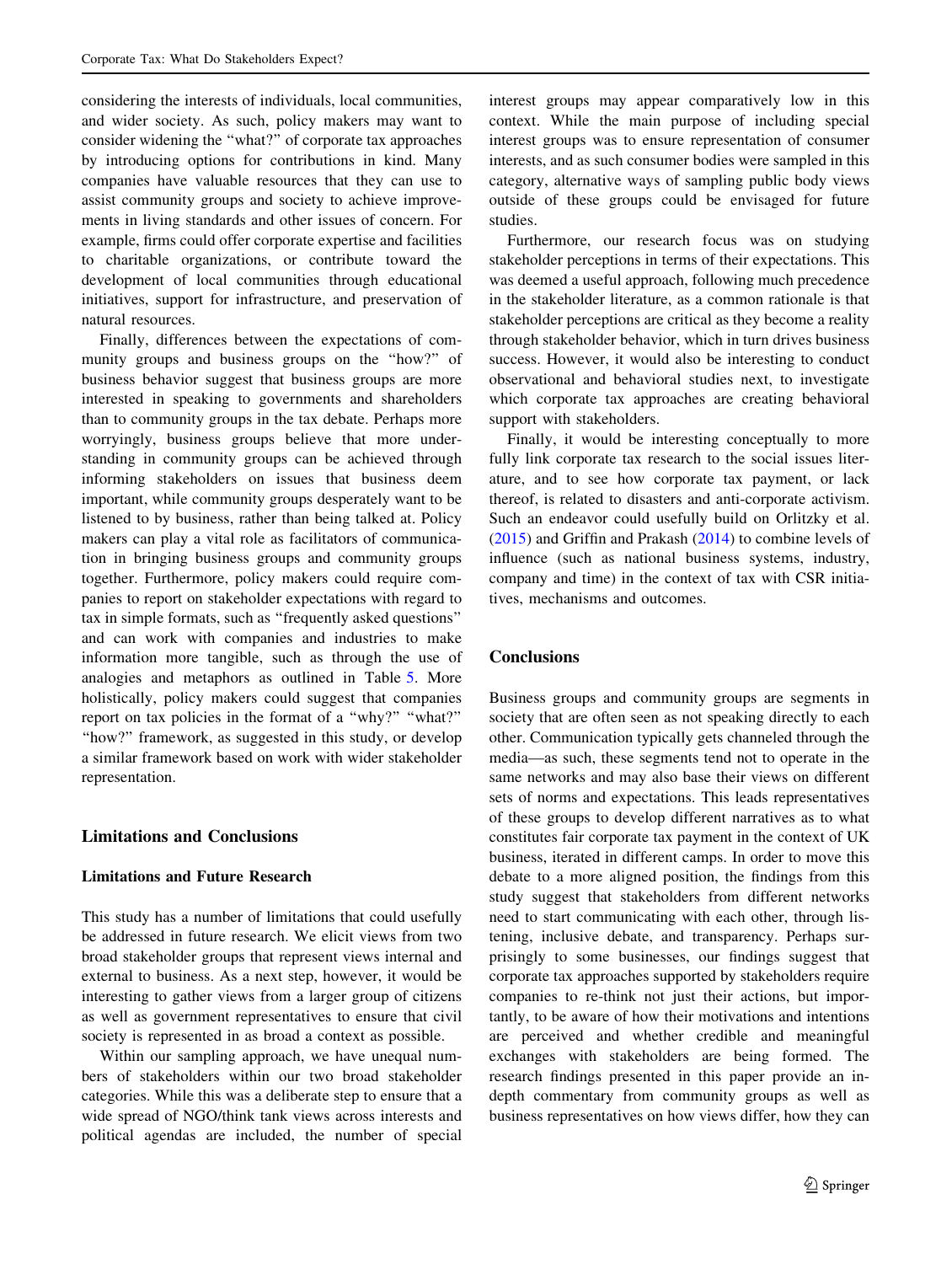<span id="page-22-0"></span>potentially align, and how joint narratives and mutually beneficial norms and practices can be developed.

Funding The data in this paper were collected as part of a wider research project into corporate tax practices, funded by the University of Reading. The overall project benefitted from a financial contribution by Deloitte toward the cost incurred in conducting the study. The study was designed and conducted solely on the guidance and principles of academic faculty at the University of Reading and in accordance with the ethical guidelines stated above.

#### Compliance with Ethical Standards

Conflict of interest All authors declare that they have no conflict of interest.

Human and Animal Rights Research involving human participants: All procedures performed in this study involving human participants (i.e., research participants: interviewees) were conducted in accordance with the ethical standards of institutional (University of Reading Ethics Committee) and national (UK) research committees and with the 1964 Helsinki declaration and its later amendments and comparable standards. This article does not contain any studies with animals performed by any of the authors.

Informed Consent Informed consent was obtained from all individual participants included in the study, as explained in the methodology section.

Open Access This article is distributed under the terms of the Creative Commons Attribution 4.0 International License ([http://crea](http://creativecommons.org/licenses/by/4.0/) [tivecommons.org/licenses/by/4.0/\)](http://creativecommons.org/licenses/by/4.0/), which permits unrestricted use, distribution, and reproduction in any medium, provided you give appropriate credit to the original author(s) and the source, provide a link to the Creative Commons license, and indicate if changes were made.

#### References

- Agle, B. R., Donaldson, T., Freeman, R. E., Jensen, M. C., Mitchell, R. K., & Wood, D. J. (2008). Dialogue: Toward superior stakeholder theory. Business Ethics Quarterly, 18, 153.
- Aguinis, H., & Glavas, A. (2012). What we know and don't know about corporate social responsibility a review and research agenda. Journal of Management, 38(4), 932–968.
- Alexander, A. K., & Douthit, M. W. (2016). The power of purpose: How organizations are making work more meaningful. Academy of Management Proceedings, 1, 11489.
- Austin, C. R. & Wilson, R. (2013). Are reputational costs a determinant of tax avoidance? Working Paper, University of Iowa.
- Baden, D., & Harwood, I. A. (2013). Terminology matters: A critical exploration of corporate social responsibility terms. Journal of Business Ethics, 116(3), 615–627.
- Boerrild, T., Koonen, M., Satrin, R., Stares, K., & Lewis, M. (2015). Getting to good: Towards responsible corporate tax behavior. Oxfam Discussion Paper, Oxfam International, ActionAid and Christian Aid. [http://policy-practice.oxfam.org.uk/publications/](http://policy-practice.oxfam.org.uk/publications/getting-to-good-towards-responsible-corporate-tax-behaviour-582243) [getting-to-good-towards-responsible-corporate-tax-behaviour-](http://policy-practice.oxfam.org.uk/publications/getting-to-good-towards-responsible-corporate-tax-behaviour-582243)[582243](http://policy-practice.oxfam.org.uk/publications/getting-to-good-towards-responsible-corporate-tax-behaviour-582243).
- Brammer, S., Jackson, G., & Matten, D. (2012). Corporate social responsibility and institutional theory: New perspectives on private governance. Socio-Economic Review, 10(1), 3–28.
- Brower, J., & Mahajan, V. (2013). Driven to be good: A stakeholder theory perspective on the drivers of corporate social performance. Journal of Business Ethics, 117(2), 313-331.
- Carroll, A. B. (1979). A three dimensional model of corporate social performance. Academy of Management Review, 4, 497–505.
- Christensen, D. M., Dhaliwal, D. S., Boivie, S., & Graffin, S. D. (2015). Top management conservatism and corporate risk strategies: Evidence from managers' personal political orientation and corporate tax avoidance. Strategic Management Journal, 36(12), 1918–1938.
- Christensen, L. J., Mackey, A., & Whetten, D. (2014). Taking responsibility for corporate social responsibility: The role of leaders in creating, implementing, sustaining, or avoiding socially responsible firm behaviors. Academy of Management Perspectives, 28(2), 164–178.
- Chun, R., & Davies, G. (2006). The influence of corporate character on customers and employees: Exploring similarities and differences. Journal of the Academy of Marketing Science, 34(2), 138–146.
- Clarkson, M. B. E. (1995). A stakeholder framework for analyzing and evaluating corporate social performance. Academy of Management Review, 20, 92–117.
- Colquitt, J. A., Scott, B. A., Rodell, J. B., Long, D. M., Zapata, C. P., Conlon, D. E., et al. (2013). Justice at the millennium, a decade later: A meta-analytic test of social exchange and affect-based perspectives. Journal of Applied Psychology, 98(2), 199.
- Crane, A., Graham, C., & Himick, D. (2015). Financializing stakeholder claims. Journal of Management Studies, 52, 878–906.
- Dahan, N. M., Doh, J. P., & Raelin, J. D. (2015). Pivoting the role of government in the business and society interface: A stakeholder perspective. Journal of Business Ethics, 131(3), 665–680.
- Daily Telegraph. (2014). New US tax inversion rules usher in era of forced ''economic patriotism,'' 27 September. [http://www.](http://www.telegraph.co.uk/finance/personalfinance/tax/11125557/New-US-tax-inversion-rules-usher-in-era-of-forced-economic-patriotism.html) [telegraph.co.uk/finance/personalfinance/tax/11125557/New-US](http://www.telegraph.co.uk/finance/personalfinance/tax/11125557/New-US-tax-inversion-rules-usher-in-era-of-forced-economic-patriotism.html)[tax-inversion-rules-usher-in-era-of-forced-economic-patriotism.](http://www.telegraph.co.uk/finance/personalfinance/tax/11125557/New-US-tax-inversion-rules-usher-in-era-of-forced-economic-patriotism.html) [html.](http://www.telegraph.co.uk/finance/personalfinance/tax/11125557/New-US-tax-inversion-rules-usher-in-era-of-forced-economic-patriotism.html)
- David-Barrett, L. (2015). Trust project. Oxford University Centre for Corporate. Reputation, 14, 12.
- Deloitte. (2014). Responsible tax: Tax transparency—developments in 2014. [http://www2.deloitte.com/content/dam/Deloitte/uk/Docu](http://www2.deloitte.com/content/dam/Deloitte/uk/Documents/tax/deloitte-uk-transparency-developments-in-2014.pdf) [ments/tax/deloitte-uk-transparency-developments-in-2014.pdf](http://www2.deloitte.com/content/dam/Deloitte/uk/Documents/tax/deloitte-uk-transparency-developments-in-2014.pdf).
- Doh, J. P., & Guay, T. R. (2006). Corporate social responsibility, public policy, and NGO activism in Europe and the United States: An institutional-stakeholder perspective. Journal of Management Studies, 43(1), 47–73.
- Doh, J. P., & Quigley, N. R. (2014). Responsible leadership and stakeholder management: Influence pathways and organizational outcomes. Academy of Management Perspectives, 28(3), 255–274.
- Donaldson, T., & Preston, L. E. (1995). The stakeholder theory of the corporation: Concepts, evidence and implications. Academy of Management Review, 20, 65–91.
- Dowling, G. (2014). The curious case of corporate tax avoidance: Is it socially irresponsible? Journal of Business Ethics, 124(1), 173–184.
- Easterby-Smith, M. P. V., Thorpe, R., & Lowe, A. (2002). Management research: An introduction. London: Sage.
- EY. (2014). Bridging the divide: Highlights from the 2014 tax risk and controversy survey. [http://www.ey.com/Publication/](http://www.ey.com/Publication/vwLUAssets/EY-2014-tax-risk-and-controversy-survey-highlights/%24FILE/EY-2014-tax-risk-and-controversy-survey-highlights.pdf) [vwLUAssets/EY-2014-tax-risk-and-controversy-survey-high](http://www.ey.com/Publication/vwLUAssets/EY-2014-tax-risk-and-controversy-survey-highlights/%24FILE/EY-2014-tax-risk-and-controversy-survey-highlights.pdf) [lights/\\$FILE/EY-2014-tax-risk-and-controversy-survey-high](http://www.ey.com/Publication/vwLUAssets/EY-2014-tax-risk-and-controversy-survey-highlights/%24FILE/EY-2014-tax-risk-and-controversy-survey-highlights.pdf) [lights.pdf](http://www.ey.com/Publication/vwLUAssets/EY-2014-tax-risk-and-controversy-survey-highlights/%24FILE/EY-2014-tax-risk-and-controversy-survey-highlights.pdf).
- Ford, J. (2016). The taxman, Google and the benefits of fiscal voyeurism. Financial Times, 21 February.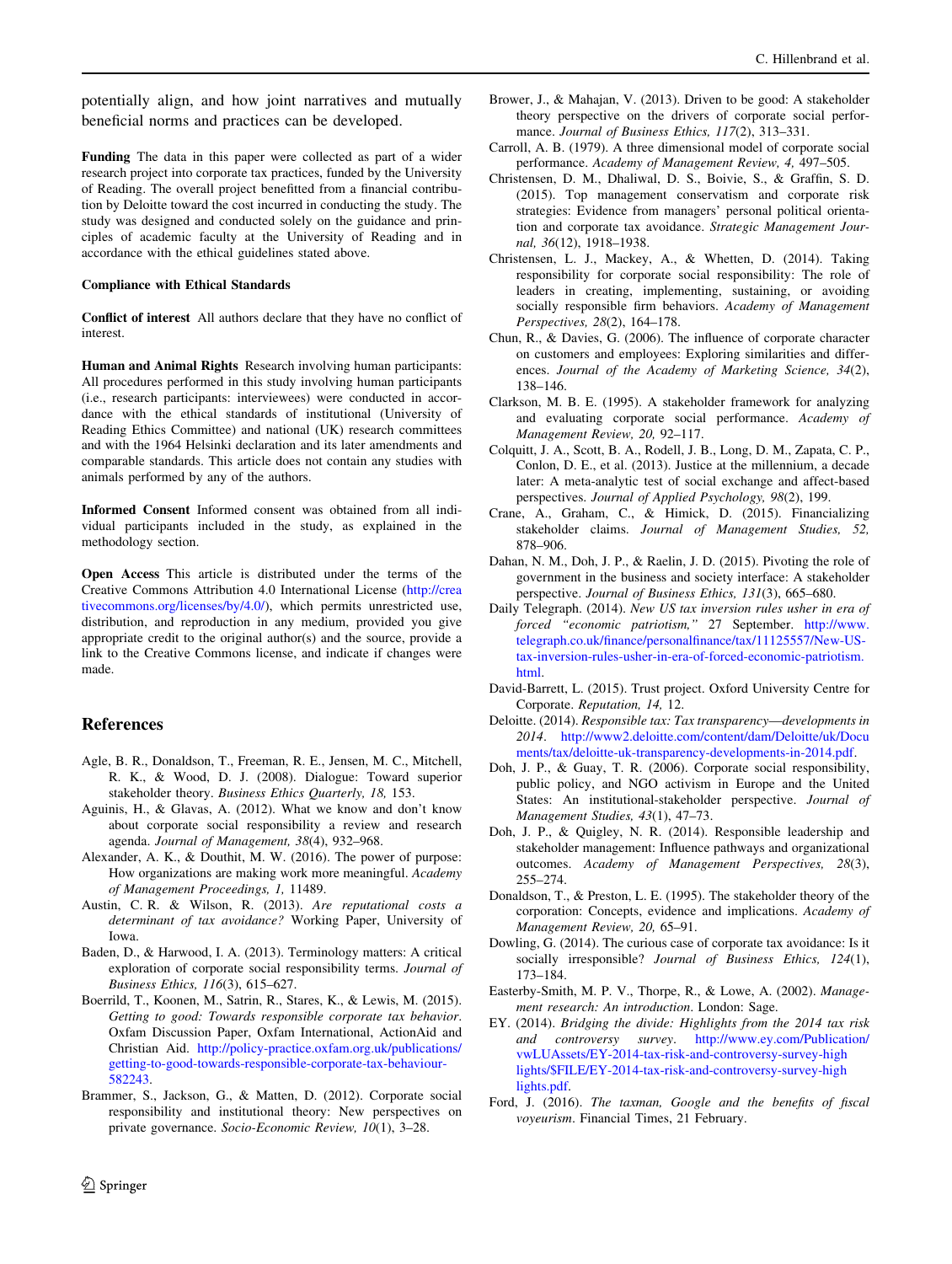- <span id="page-23-0"></span>Freeman, R. E. (1984). Strategic management: A stakeholder approach. Boston: Pitman.
- Freeman, R. E. (1994). The politics of stakeholder theory: Some future directions. Business Ethics Quarterly, 4(4), 409–421.
- Freeman, R. E. (2011). Some thoughts on the development of stakeholder theory. In R. Phillips (Ed.), Stakeholder theory: 25 years later (pp. 212–233). Cheltenham: Edward Elgar Publishing.
- Gardberg, N. A., & Fombrun, C. J. (2002). The global reputation quotient project: First steps towards a cross-nationally valid measure of corporate reputation. Corporate Reputation Review, 4(4), 303–307.
- Ghobadian, A., Money, K., & Hillenbrand, C. (2015). Corporate responsibility research: Past-present-future. Group and Organization Management, 40(3), 271–294.
- Glaser, B. G. (1998). Doing grounded theory: Issues and discussions. Mill Valley: Sociology Press.
- Godfrey, P. C. (2005). The relationship between corporate philanthropy and shareholder wealth: A risk management perspective. Academy of Management Review, 30(4), 777–798.
- Gond, J.-P., Kang, N., & Moon, J. (2011). The government of selfregulation: On the comparative dynamics of corporate social responsibility. Economy and Society, 40(4), 640–671.
- Graham, J. R., Hanlon, M., Shevlin, T., & Shroff, N. (2013). Incentives for tax planning and avoidance: Evidence from the field. Accounting Review, 89(3), 991–1023.
- Griffin, J. J., & Prakash, A. (2014). Corporate responsibility initiatives and mechanisms. Business and Society, 53(4), 465–482.
- Hardeck, I., & Hertl, R. (2014). Consumer reactions to corporate tax strategies: Effects on corporate reputation and purchasing behavior. Journal of Business Ethics, 123(2), 309–326.
- Hasseldine, J., & Morris, G. (2013). Corporate social responsibility and tax avoidance: A comment and reflection. Accounting Forum, 37, 1–14.
- Helmig, B., Spraul, K., & Ingenhoff, D. (2016). Under positive pressure: How stakeholder pressure affects corporate social responsibility implementation. Business and Society, 55(2), 151–187.
- Hillenbrand, C., Money, K., & Pavelin, S. (2012). Stakeholderdefined corporate responsibility for a pre-credit-crunch financial service company: Lessons for how good reputations are won and lost. Journal of Business Ethics, 105(3), 337–356.
- HMRC. (2012). Her Majesty's revenue & customs (HMRC) annual report and accounts 2011–2012, 28 November.
- HMRC. (2015). Measuring tax gaps 2015 edition: An official statistics release. [https://www.gov.uk/government/uploads/sys](https://www.gov.uk/government/uploads/system/uploads/attachment_data/file/470540/HMRC-measuring-tax-gaps-2015-1.pdf) [tem/uploads/attachment\\_data/file/470540/HMRC-measuring](https://www.gov.uk/government/uploads/system/uploads/attachment_data/file/470540/HMRC-measuring-tax-gaps-2015-1.pdf)[tax-gaps-2015-1.pdf](https://www.gov.uk/government/uploads/system/uploads/attachment_data/file/470540/HMRC-measuring-tax-gaps-2015-1.pdf).
- Hoi, C.-K., Wu, Q., & Zhang, H. (2013). Is corporate social responsibility (CSR) associated with tax avoidance? Evidence from irresponsible CSR activities. Accounting Review, 88(6), 2025–2059.
- Hsieh, N. H. (2015). The social contract model of corporate purpose and responsibility. Business Ethics Quarterly, 25(4), 433–460.
- Jones, T. M. (1995). Instrumental stakeholder theory: A synthesis of ethics and economics. Academy of Management Review, 20(2), 404–437.
- Jones, T. M., & Felps, W. (2013). Shareholder wealth maximization and social welfare: A utilitarian critique. Business Ethics Quarterly, 23, 207–238.
- Klassen, K. J., & Laplante, S. K. (2012). Are US multinational corporations becoming more aggressive income shifters? Journal of Accounting Research, 50(5), 1245–1285.
- Kleinbard, E. D. (2013). Through a latte darkly: Starbucks' stateless income planning. Tax Notes 24 June, pp. 1515–1535.
- Kujala, J., Heikkinen, A., & Lehtimäki, H. (2012). Understanding the nature of stakeholder relationships: An empirical examination of a conflict situation. Journal of Business Ethics, 109(1), 53–65.
- Lanis, R., & Richardson, G. (2015). Is corporate social responsibility performance associated with tax avoidance? Journal of Business Ethics, 127(2), 439–457.
- Lindgreen, A., & Swaen, V. (2010). Corporate social responsibility. International Journal of Management Reviews, 12(1), 1–7.
- Liston-Heyes, C., & Ceton, G. (2009). An investigation of real versus perceived CSP in S&P-500 firms. Journal of Business Ethics, 89(2), 283–296.
- Lopez-De-Pedro, J. M., & Rimbau-Gilabert, E. (2012). Stakeholder approach: What effects should we take into account in contemporary societies? Journal of Business Ethics, 107, 147–158.
- Lucea, R. (2010). How we see them versus how they see themselves: A cognitive perspective of firm-NGO relationships. Business and Society, 49(1), 116-139.
- Mackey, A., Mackey, T. B., & Barney, J. B. (2007). Corporate social responsibility and firm performance: Investor preferences and corporate strategies. Academy of Management Review, 32(3), 817–835.
- Matten, D., & Crane, A. (2005). Corporate citizenship: Toward an extended theoretical conceptualization. Academy of Management Review, 30(1), 166–179.
- Matten, D., & Moon, J. (2008). "Implicit" and "explicit" CSR: A conceptual framework for a comparative understanding of CSR. Academy of Management Review, 33(2), 404–424.
- Miles, R. (1987). Managing the corporate social environment: A grounded theory. Englewood Cliffs, NJ: Prentice-Hall.
- Miles, M. B., & Huberman, A. M. (1994). Data management and analysis methods. London: Sage Publications.
- Mitchell, R. K., Van Buren, H. J., Greenwood, M., & Freeman, R. E. (2015). Stakeholder inclusion and accounting for stakeholders. Journal of Management Studies, 52(7), 851–877.
- Mitchell, R. K., Weaver, G. R., Agle, B. R., Bailey, A. D., & Carlson, J. (2016). Stakeholder agency and social welfare: Pluralism and decision making in the multi-objective corporation. Academy of Management Review, 41(2), 252–275.
- Money, K., Hillenbrand, C., Henseler, J., & Da Camara, N. (2012). Exploring unanticipated consequences of strategy amongst stakeholder segments: The case of a European revenue service. Long Range Planning, 45(5), 395–423.
- Mueckenberger, U., & Jastram, S. (2010). Transnational normbuilding networks and the legitimacy of corporate social responsibility standards. Journal of Business Ethics, 97(2), 223–239.
- Nichols, C. V. (2014). From the editors: Organizations with purpose. Academy of Management Journal, 57(5), 1227–1234.
- OECD. (2013). Base erosion and profit shifting (BEPS) report, February 2013. <http://www.oecd.org/tax/beps-about.htm>.
- Orlitzky, M., Louche, C., Gond J. P., & Chapple, W. (2015). Unpacking the drivers of corporate social performance: A multilevel, multistakeholder, and multimethod analysis. Journal of Business Ethics, 126, 1–20.
- Orlitzky, M., Schmidt, F. L., & Rynes, S. (2003). Corporate social and financial performance. A meta-analysis. Organization Studies, 24(3), 403–441.
- Peloza, J., & Shang, J. (2011). How can corporate social responsibility activities create value for stakeholders? A systematic review. Journal of the Academy of Marketing Science, 39(1), 117–135.
- Ravasi, D., & Schultz, M. (2006). Responding to organizational identity threats: Exploring the role of organizational culture. Academy of Management Journal, 49(3), 433–458.